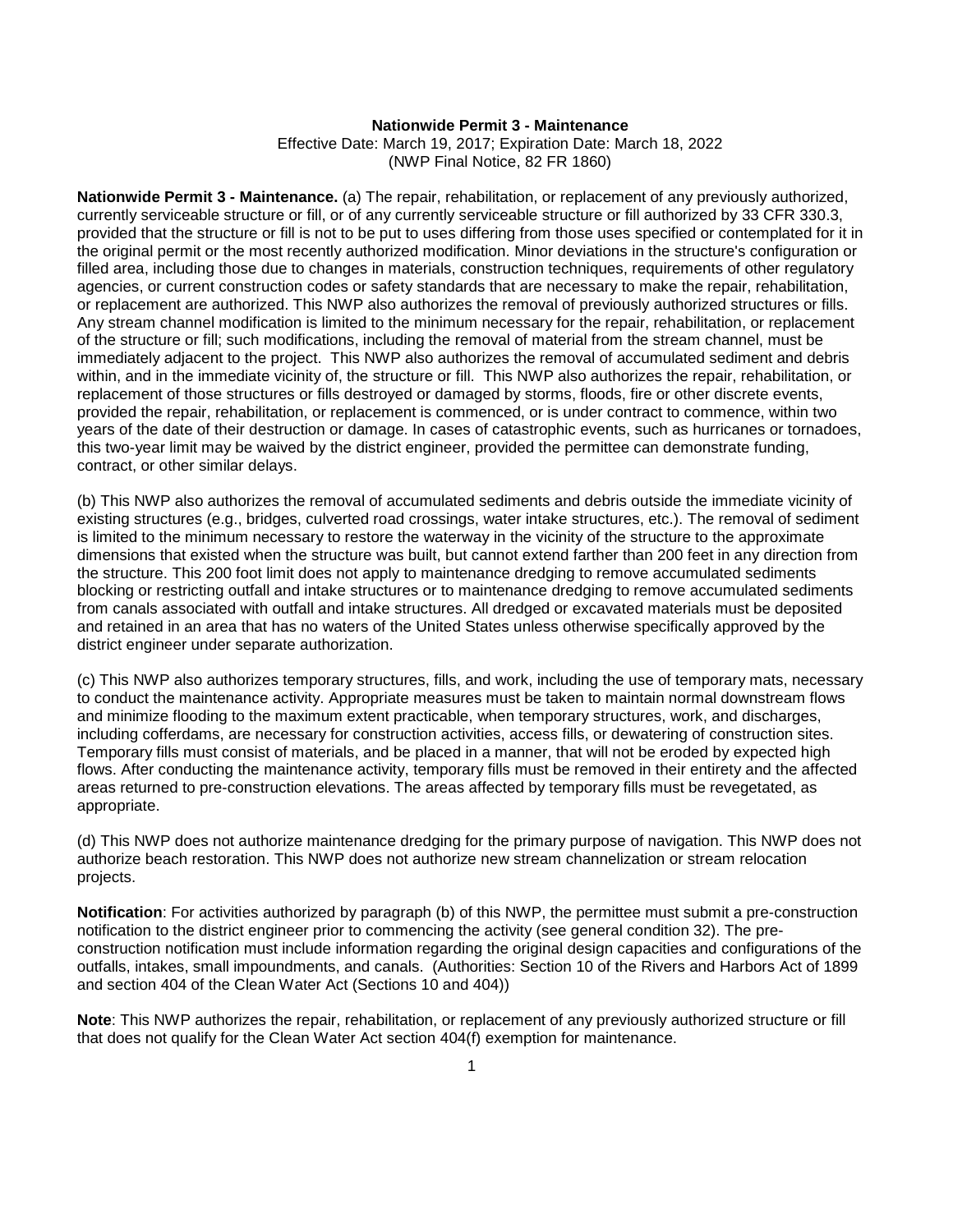**Authority:** Section 10 of the Rivers and Harbors Act of 1899 and Section 404 of the Clean Water Act

# **A. Nationwide Permit General Conditions**

Note: To qualify for NWP authorization, the prospective permittee must comply with the following general conditions, as applicable, in addition to any regional or case-specific conditions imposed by the division engineer or district engineer. Prospective permittees should contact the appropriate Corps district office to determine if regional conditions have been imposed on an NWP. Prospective permittees should also contact the appropriate Corps district office to determine the status of Clean Water Act Section 401 water quality certification and/ or Coastal Zone Management Act consistency for an NWP. Every person who may wish to obtain permit authorization under one or more NWPs, or who is currently relying on an existing or prior permit authorization under one or more NWPs, has been and is on notice that all of the provisions of 33 CFR 330.1 through 330.6 apply to every NWP authorization. Note especially 33 CFR 330.5 relating to the modification, suspension, or revocation of any NWP authorization.

1. **Navigation.** (a) No activity may cause more than a minimal adverse effect on navigation. (b) Any safety lights and signals prescribed by the U.S. Coast Guard, through regulations or otherwise, must be installed and maintained at the permittee's expense on authorized facilities in navigable waters of the United States. (c) The permittee understands and agrees that, if future operations by the United States require the removal, relocation, or other alteration, of the structure or work herein authorized, or if, in the opinion of the Secretary of the Army or his authorized representative, said structure or work shall cause unreasonable obstruction to the free navigation of the navigable waters, the permittee will be required, upon due notice from the Corps of Engineers, to remove, relocate, or alter the structural work or obstructions caused thereby, without expense to the United States. No claim shall be made against the United States on account of any such removal or alteration.

2. **Aquatic Life Movements.** No activity may substantially disrupt the necessary life cycle movements of those species of aquatic life indigenous to the waterbody, including those species that normally migrate through the area, unless the activity's primary purpose is to impound water. All permanent and temporary crossings of waterbodies shall be suitably culverted, bridged, or otherwise designed and constructed to maintain low flows to sustain the movement of those aquatic species. If a bottomless culvert cannot be used, then the crossing should be designed and constructed to minimize adverse effects to aquatic life movements.

3. **Spawning Areas.** Activities in spawning areas during spawning seasons must be avoided to the maximum extent practicable. Activities that result in the physical destruction (e.g., through excavation, fill, or downstream smothering by substantial turbidity) of an important spawning area are not authorized.

4. **Migratory Bird Breeding Areas.** Activities in waters of the United States that serve as breeding areas for migratory birds must be avoided to the maximum extent practicable.

5. **Shellfish Beds.** No activity may occur in areas of concentrated shellfish populations, unless the activity is directly related to a shellfish harvesting activity authorized by NWPs 4 and 48, or is a shellfish seeding or habitat restoration activity authorized by NWP 27.

6. **Suitable Material.** No activity may use unsuitable material (e.g., trash, debris, car bodies, asphalt, etc.). Material used for construction or discharged must be free from toxic pollutants in toxic amounts (see section 307 of the Clean Water Act).

7. **Water Supply Intakes.** No activity may occur in the proximity of a public water supply intake, except where the activity is for the repair or improvement of public water supply intake structures or adjacent bank stabilization.

8. **Adverse Effects from Impoundments.** If the activity creates an impoundment of water, adverse effects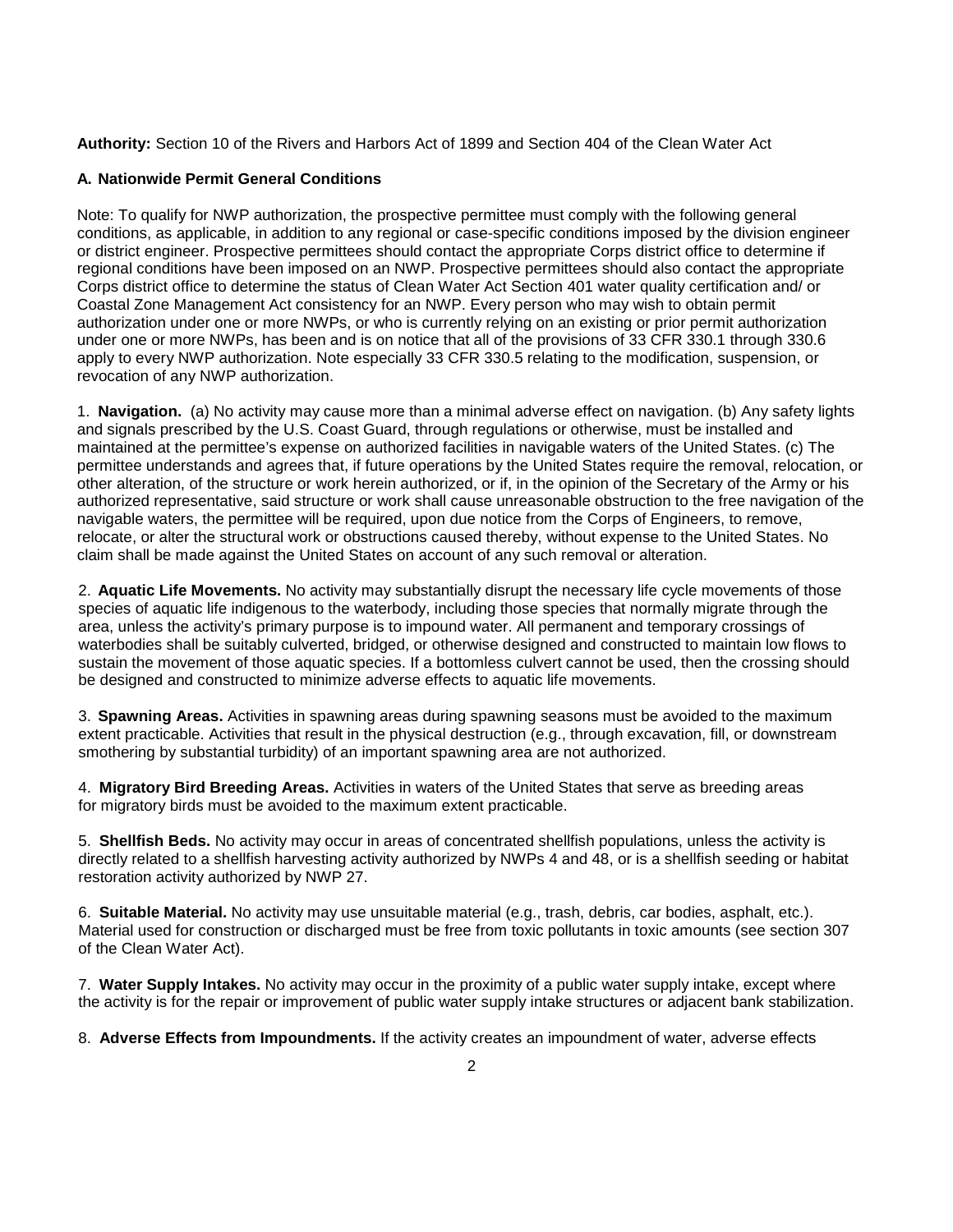to the aquatic system due to accelerating the passage of water, and/or restricting its flow must be minimized to the maximum extent practicable.

9. **Management of Water Flows.** To the maximum extent practicable, the preconstruction course, condition, capacity, and location of open waters must be maintained for each activity, including stream channelization, storm water management activities, and temporary and permanent road crossings, except as provided below. The activity must be constructed to withstand expected high flows. The activity must not restrict or impede the passage of normal or high flows, unless the primary purpose of the activity is to impound water or manage high flows. The activity may alter the preconstruction course, condition, capacity, and location of open waters if it benefits the aquatic environment (e.g., stream restoration or relocation activities).

10. **Fills Within 100-Year Floodplains.** The activity must comply with applicable FEMA-approved state or local floodplain management requirements.

11. **Equipment.** Heavy equipment working in wetlands or mudflats must be placed on mats, or other measures must be taken to minimize soil disturbance.

12. **Soil Erosion and Sediment Controls.** Appropriate soil erosion and sediment controls must be used and maintained in effective operating condition during construction, and all exposed soil and other fills, as well as any work below the ordinary high water mark or high tide line, must be permanently stabilized at the earliest practicable date. Permittees are encouraged to perform work within waters of the United States during periods of low-flow or no-flow, or during low tides.

13. **Removal of Temporary Fills.** Temporary fills must be removed in their entirety and the affected areas returned to pre-construction elevations. The affected areas must be revegetated, as appropriate.

14. **Proper Maintenance.** Any authorized structure or fill shall be properly maintained, including maintenance to ensure public safety and compliance with applicable NWP general conditions, as well as any activity-specific conditions added by the district engineer to an NWP authorization.

15. **Single and Complete Project.** The activity must be a single and complete project. The same NWP cannot be used more than once for the same single and complete project.

#### 16. **Wild and Scenic Rivers.**

(a) No NWP activity may occur in a component of the National Wild and Scenic River System, or in a river officially designated by Congress as a ''study river'' for possible inclusion in the system while the river is in an official study status, unless the appropriate Federal agency with direct management responsibility for such river, has determined in writing that the proposed activity will not adversely affect the Wild and Scenic River designation or study status.

(b) If a proposed NWP activity will occur in a component of the National Wild and Scenic River System, or in a river officially designated by Congress as a ''study river'' for possible inclusion in the system while the river is in an official study status, the permittee must submit a pre- construction notification (see general condition 32). The district engineer will coordinate the PCN with the Federal agency with direct management responsibility for that river. The permittee shall not begin the NWP activity until notified by the district engineer that the Federal agency with direct management responsibility for that river has determined in writing that the proposed NWP activity will not adversely affect the Wild and Scenic River designation or study status.

(c) Information on Wild and Scenic Rivers may be obtained from the appropriate Federal land management agency responsible for the designated Wild and Scenic River or study river (e.g., National Park Service, U.S. Forest Service, Bureau of Land Management, U.S. Fish and Wildlife Service). Information on these rivers is also available [at: http://www.rivers.gov/.](http://www.rivers.gov/)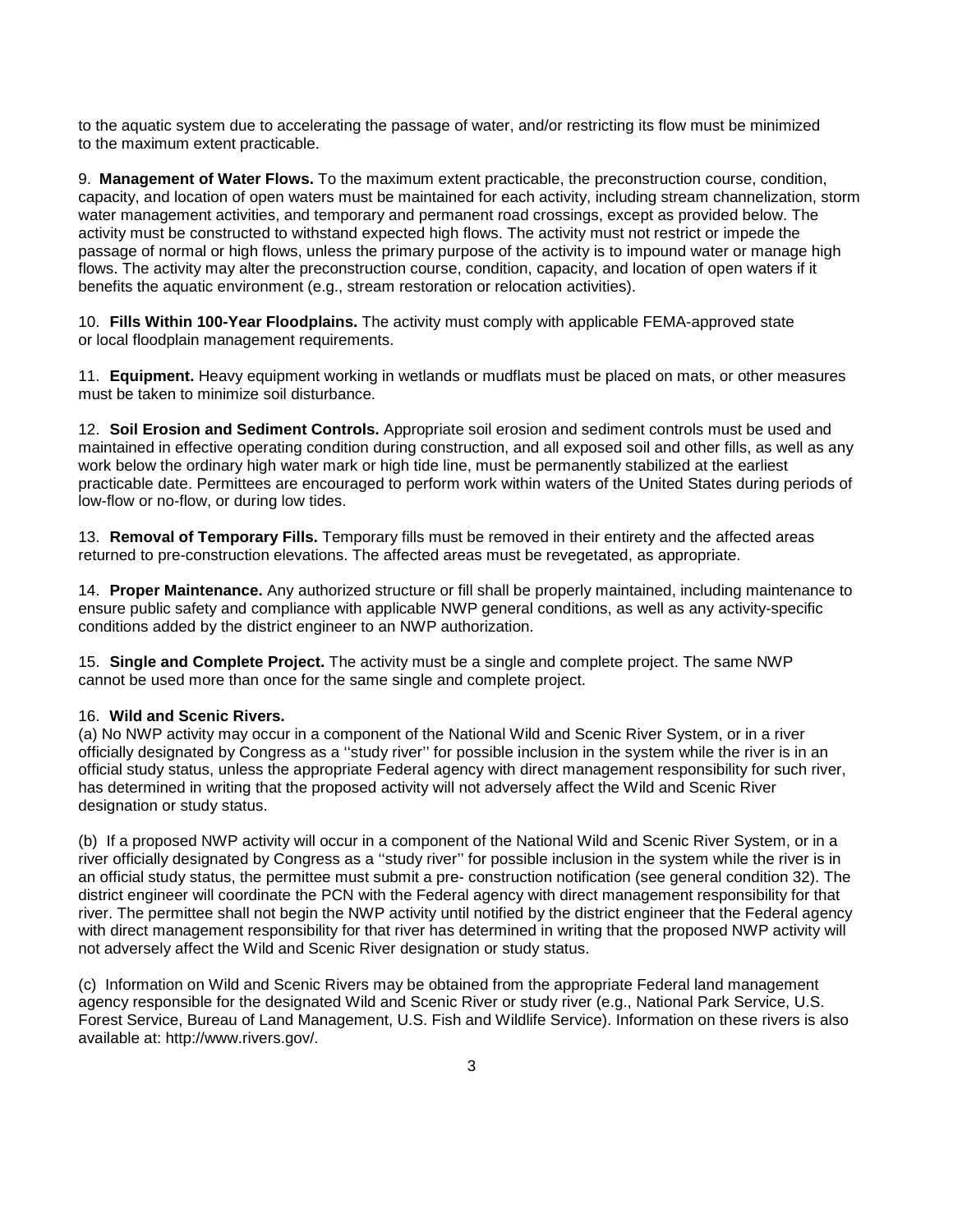17. **Tribal Rights.** No NWP activity may cause more than minimal adverse effects on tribal rights (including treaty rights), protected tribal resources, or tribal lands.

#### 18. **Endangered Species.**

(a) No activity is authorized under any NWP which is likely to directly or indirectly jeopardize the continued existence of a threatened or endangered species or a species proposed for such designation, as identified under the Federal Endangered Species Act (ESA), or which will directly or indirectly destroy or adversely modify the critical habitat of such species. No activity is authorized under any NWP which ''may affect'' a listed species or critical habitat, unless ESA section 7 consultation addressing the effects of the proposed activity has been completed. Direct effects are the immediate effects on listed species and critical habitat caused by the NWP activity. Indirect effects are those effects on listed species and critical habitat that are caused by the NWP activity and are later in time, but still are reasonably certain to occur.

(b) Federal agencies should follow their own procedures for complying with the requirements of the ESA. If preconstruction notification is required for the proposed activity, the Federal permittee must provide the district engineer with the appropriate documentation to demonstrate compliance with those requirements. The district engineer will verify that the appropriate documentation has been submitted. If the appropriate documentation has not been submitted, additional ESA section 7 consultation may be necessary for the activity and the respective federal agency would be responsible for fulfilling its obligation under section 7 of the ESA.

(c) Non-federal permittees must submit a pre-construction notification to the district engineer if any listed species or designated critical habitat might be affected or is in the vicinity of the activity, or if the activity is located in designated critical habitat, and shall not begin work on the activity until notified by the district engineer that the requirements of the ESA have been satisfied and that the activity is authorized. For activities that might affect Federally-listed endangered or threatened species or designated critical habitat, the pre-construction notification must include the name(s) of the endangered or threatened species that might be affected by the proposed activity or that utilize the designated critical habitat that might be affected by the proposed activity. The district engineer will determine whether the proposed activity "may affect" or will have "no effect" to listed species and designated critical habitat and will notify the non- Federal applicant of the Corps' determination within 45 days of receipt of a complete pre- construction notification. In cases where the non-Federal applicant has identified listed species or critical habitat that might be affected or is in the vicinity of the activity, and has so notified the Corps, the applicant shall not begin work until the Corps has provided notification that the proposed activity will have ''no effect'' on listed species or critical habitat, or until ESA section 7 consultation has been completed. If the non-Federal applicant has not heard back from the Corps within 45 days, the applicant must still wait for notification from the Corps.

(d) As a result of formal or informal consultation with the FWS or NMFS the district engineer may add speciesspecific permit conditions to the NWPs.

(e) Authorization of an activity by an NWP does not authorize the ''take'' of a threatened or endangered species as defined under the ESA. In the absence of separate authorization (e.g., an ESA Section 10 Permit, a Biological Opinion with ''incidental take'' provisions, etc.) from the FWS or the NMFS, the Endangered Species Act prohibits any person subject to the jurisdiction of the United States to take a listed species, where ''take'' means to harass, harm, pursue, hunt, shoot, wound, kill, trap, capture, or collect, or to attempt to engage in any such conduct. The word ''harm'' in the definition of ''take'' means an act which actually kills or injures wildlife. Such an act may include significant habitat modification or degradation where it actually kills or injures wildlife by significantly impairing essential behavioral patterns, including breeding, feeding or sheltering.

(f) If the non-federal permittee has a valid ESA section 10(a)(1)(B) incidental take permit with an approved Habitat Conservation Plan for a project or a group of projects that includes the proposed NWP activity, the nonfederal applicant should provide a copy of that ESA section 10(a)(1)(B) permit with the PCN required by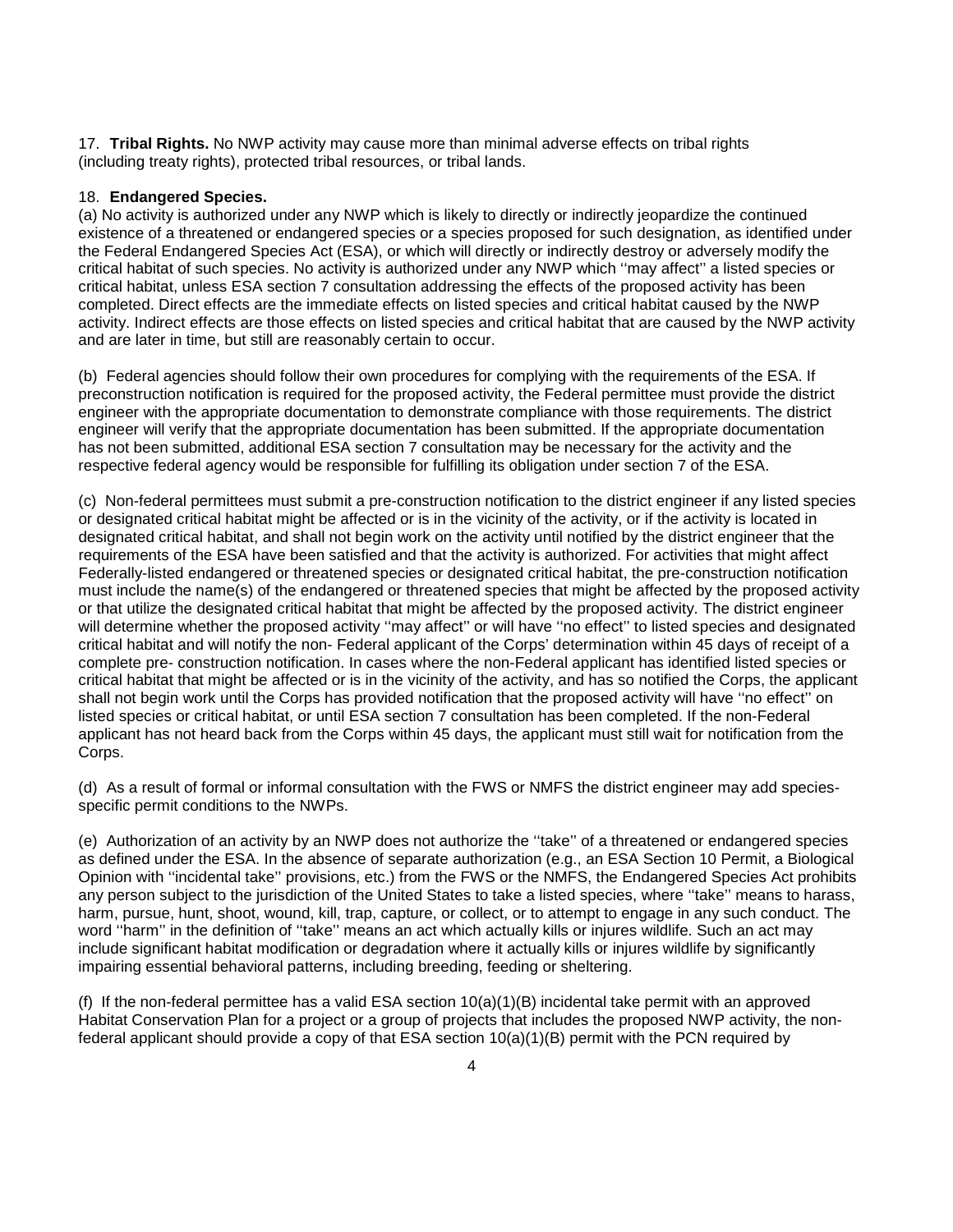paragraph (c) of this general condition. The district engineer will coordinate with the agency that issued the ESA section 10(a)(1)(B) permit to determine whether the proposed NWP activity and the associated incidental take were considered in the internal ESA section 7 consultation conducted for the ESA section 10(a)(1)(B) permit. If that coordination results in concurrence from the agency that the proposed NWP activity and the associated incidental take were considered in the internal ESA section 7 consultation for the ESA section 10(a)(1)(B) permit, the district engineer does not need to conduct a separate ESA section 7 consultation for the proposed NWP activity. The district engineer will notify the non-federal applicant within 45 days of receipt of a complete preconstruction notification whether the ESA section 10(a)(1)(B) permit covers the proposed NWP activity or whether additional ESA section 7 consultation is required.

(g) Information on the location of threatened and endangered species and their critical habitat can be obtained directly from the offices of the FWS and NMFS or their world wide Web pages [at http://www.fws.gov/](http://www.fws.gov/) or http:// [www.fws.gov/ipac](http://www.fws.gov/ipac) and<http://www.nmfs.noaa.gov/pr/species/esa/> respectively.

19. **Migratory Birds and Bald and Golden Eagles.** The permittee is responsible for ensuring their action complies with the Migratory Bird Treaty Act and the Bald and Golden Eagle Protection Act. The permittee is responsible for contacting appropriate local office of the U.S. Fish and Wildlife Service to determine applicable measures to reduce impacts to migratory birds or eagles, including whether ''incidental take'' permits are necessary and available under the Migratory Bird Treaty Act or Bald and Golden Eagle Protection Act for a particular activity.

20. **Historic Properties.** (a) In cases where the district engineer determines that the activity may have the potential to cause effects to properties listed, or eligible for listing, in the National Register of Historic Places, the activity is not authorized, until the requirements of Section 106 of the National Historic Preservation Act (NHPA) have been satisfied.

(b) Federal permittees should follow their own procedures for complying with the requirements of section 106 of the National Historic Preservation Act. If pre-construction notification is required for the proposed NWP activity, the Federal permittee must provide the district engineer with the appropriate documentation to demonstrate compliance with those requirements. The district engineer will verify that the appropriate documentation has been submitted. If the appropriate documentation is not submitted, then additional consultation under section 106 may be necessary. The respective federal agency is responsible for fulfilling its obligation to comply with section 106.

(c) Non-federal permittees must submit a pre-construction notification to the district engineer if the NWP activity might have the potential to cause effects to any historic properties listed on, determined to be eligible for listing on, or potentially eligible for listing on the National Register of Historic Places, including previously unidentified properties. For such activities, the preconstruction notification must state which historic properties might have the potential to be affected by the proposed NWP activity or include a vicinity map indicating the location of the historic properties or the potential for the presence of historic properties. Assistance regarding information on the location of, or potential for, the presence of historic properties can be sought from the State Historic Preservation Officer, Tribal Historic Preservation Officer, or designated tribal representative, as appropriate, and the National Register of Historic Places (see 33 CFR 330.4(g)). When reviewing pre-construction notifications, district engineers will comply with the current procedures for addressing the requirements of section 106 of the National Historic Preservation Act. The district engineer shall make a reasonable and good faith effort to carry out appropriate identification efforts, which may include background research, consultation, oral history interviews, sample field investigation, and field survey. Based on the information submitted in the PCN and these identification efforts, the district engineer shall determine whether the proposed NWP activity has the potential to cause effects on the historic properties. Section 106 consultation is not required when the district engineer determines that the activity does not have the potential to cause effects on historic properties (see 36 CFR 800.3(a)). Section 106 consultation is required when the district engineer determines that the activity has the potential to cause effects on historic properties. The district engineer will conduct consultation with consulting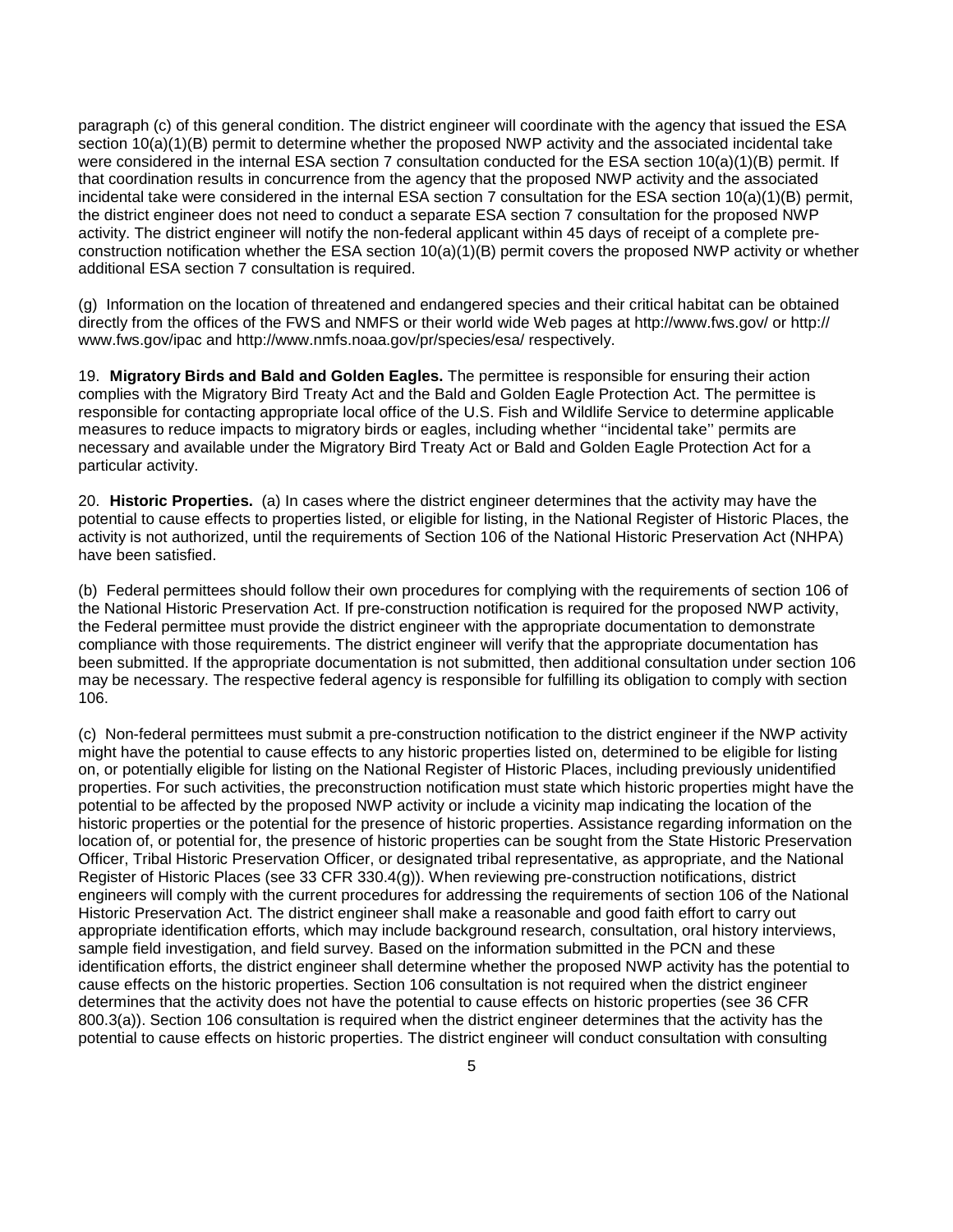parties identified under 36 CFR 800.2(c) when he or she makes any of the following effect determinations for the purposes of section 106 of the NHPA: no historic properties affected, no adverse effect, or adverse effect. Where the non-Federal applicant has identified historic properties on which the activity might have the potential to cause effects and so notified the Corps, the non-Federal applicant shall not begin the activity until notified by the district engineer either that the activity has no potential to cause effects to historic properties or that NHPA section 106 consultation has been completed.

(d) For non-federal permittees, the district engineer will notify the prospective permittee within 45 days of receipt of a complete pre-construction notification whether NHPA section 106 consultation is required. If NHPA section 106 consultation is required, the district engineer will notify the non-Federal applicant that he or she cannot begin the activity until section 106 consultation is completed. If the non-Federal applicant has not heard back from the Corps within 45 days, the applicant must still wait for notification from the Corps.

(e) Prospective permittees should be aware that section 110k of the NHPA (54 U.S.C. 306113) prevents the Corps from granting a permit or other assistance to an applicant who, with intent to avoid the requirements of section 106 of the NHPA, has intentionally significantly adversely affected a historic property to which the permit would relate, or having legal power to prevent it, allowed such significant adverse effect to occur, unless the Corps, after consultation with the Advisory Council on Historic Preservation (ACHP), determines that circumstances justify granting such assistance despite the adverse effect created or permitted by the applicant. If circumstances justify granting the assistance, the Corps is required to notify the ACHP and provide documentation specifying the circumstances, the degree of damage to the integrity of any historic properties affected, and proposed mitigation. This documentation must include any views obtained from the applicant, SHPO/THPO, appropriate Indian tribes if the undertaking occurs on or affects historic properties on tribal lands or affects properties of interest to those tribes, and other parties known to have a legitimate interest in the impacts to the permitted activity on historic properties.

21. **Discovery of Previously Unknown Remains and Artifacts.** If you discover any previously unknown historic, cultural or archeological remains and artifacts while accomplishing the activity authorized by this permit, you must immediately notify the district engineer of what you have found, and to the maximum extent practicable, avoid construction activities that may affect the remains and artifacts until the required coordination has been completed. The district engineer will initiate the Federal, Tribal, and state coordination required to determine if the items or remains warrant a recovery effort or if the site is eligible for listing in the National Register of Historic Places.

22. **Designated Critical Resource Waters.** Critical resource waters include, NOAA-managed marine sanctuaries and marine monuments, and National Estuarine Research Reserves. The district engineer may designate, after notice and opportunity for public comment, additional waters officially designated by a state as having particular environmental or ecological significance, such as outstanding national resource waters or state natural heritage sites. The district engineer may also designate additional critical resource waters after notice and opportunity for public comment.

(a) Discharges of dredged or fill material into waters of the United States are not authorized by NWPs 7, 12, 14, 16, 17, 21, 29, 31, 35, 39, 40, 42, 43, 44, 49, 50, 51, and 52 for any activity within, or directly affecting, critical resource waters, including wetlands adjacent to such waters.

(b) For NWPs 3, 8, 10, 13, 15, 18, 19, 22, 23, 25, 27, 28, 30, 33, 34, 36, 37, 38, and 54, notification is required in accordance with general condition 32, for any activity proposed in the designated critical resource waters including wetlands adjacent to those waters. The district engineer may authorize activities under these NWPs only after it is determined that the impacts to the critical resource waters will be no more than minimal.

23. **Mitigation.** The district engineer will consider the following factors when determining appropriate and practicable mitigation necessary to ensure that the individual and cumulative adverse environmental effects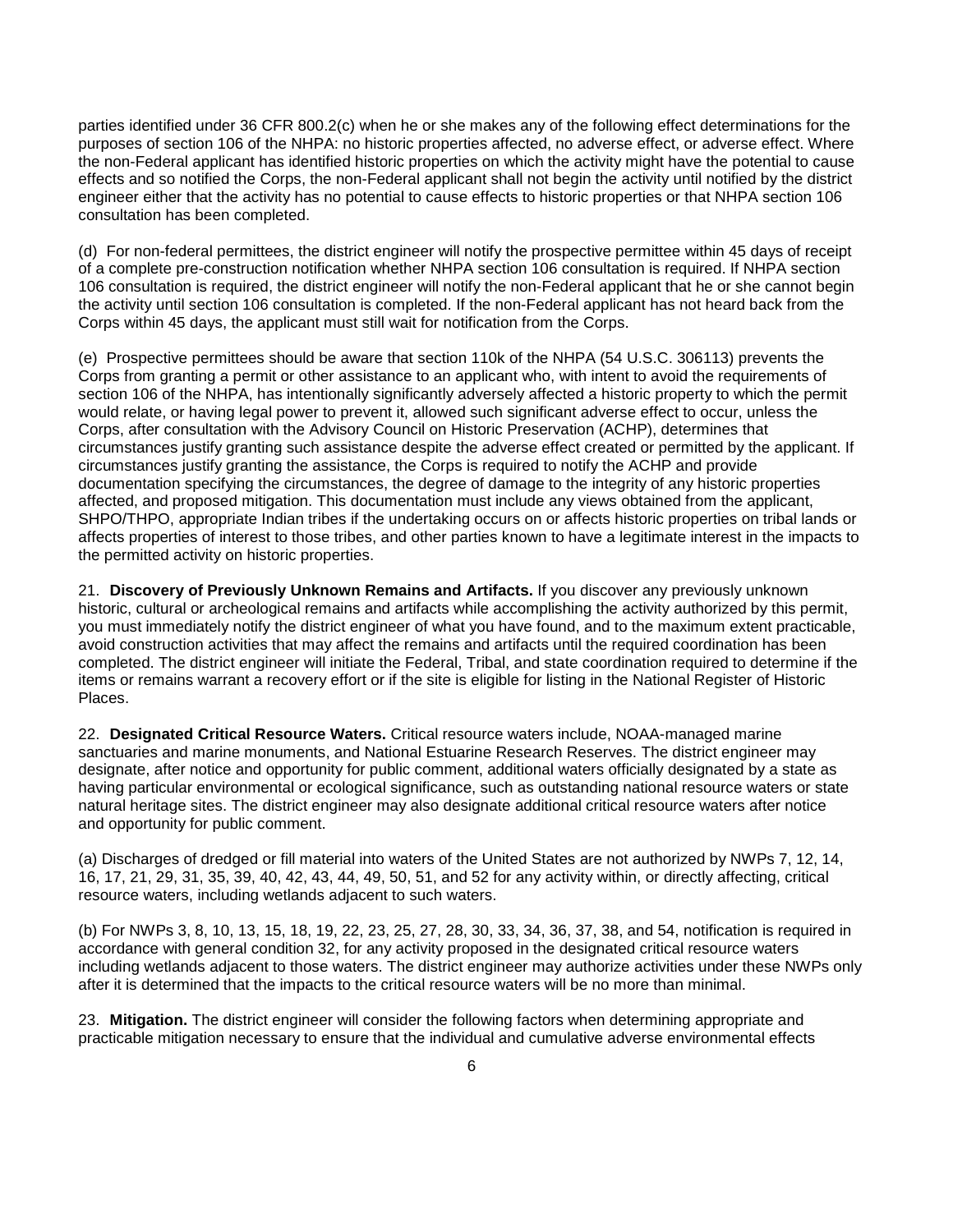are no more than minimal:

(a) The activity must be designed and constructed to avoid and minimize adverse effects, both temporary and permanent, to waters of the United States to the maximum extent practicable at the project site (i.e., on site).

(b) Mitigation in all its forms (avoiding, minimizing, rectifying, reducing, or compensating for resource losses) will be required to the extent necessary to ensure that the individual and cumulative adverse environmental effects are no more than minimal.

(c) Compensatory mitigation at a minimum one-for-one ratio will be required for all wetland losses that exceed 1⁄10-acre and require preconstruction notification, unless the district engineer determines in writing that either some other form of mitigation would be more environmentally appropriate or the adverse environmental effects of the proposed activity are no more than minimal, and provides an activity-specific waiver of this requirement. For wetland losses of 1/10-acre or less that require preconstruction notification, the district engineer may determine on a case-by-case basis that compensatory mitigation is required to ensure that the activity results in only minimal adverse environmental effects.

(d) For losses of streams or other open waters that require pre-construction notification, the district engineer may require compensatory mitigation to ensure that the activity results in no more than minimal adverse environmental effects. Compensatory mitigation for losses of streams should be provided, if practicable, through stream rehabilitation, enhancement, or preservation, since streams are difficult to-replace resources (see 33 CFR 332.3(e)(3)).

(e) Compensatory mitigation plans for NWP activities in or near streams or other open waters will normally include a requirement for the restoration or enhancement, maintenance, and legal protection (e.g., conservation easements) of riparian areas next to open waters. In some cases, the restoration or maintenance/protection of riparian areas may be the only compensatory mitigation required. Restored riparian areas should consist of native species. The width of the required riparian area will address documented water quality or aquatic habitat loss concerns. Normally, the riparian area will be 25 to 50 feet wide on each side of the stream, but the district engineer may require slightly wider riparian areas to address documented water quality or habitat loss concerns. If it is not possible to restore or maintain/protect a riparian area on both sides of a stream, or if the waterbody is a lake or coastal waters, then restoring or maintaining/protecting a riparian area along a single bank or shoreline may be sufficient. Where both wetlands and open waters exist on the project site, the district engineer will determine the appropriate compensatory mitigation (e.g., riparian areas and/or wetlands compensation) based on what is best for the aquatic environment on a watershed basis. In cases where riparian areas are determined to be the most appropriate form of minimization or compensatory mitigation, the district engineer may waive or reduce the requirement to provide wetland compensatory mitigation for wetland losses.

(f) Compensatory mitigation projects provided to offset losses of aquatic resources must comply with the applicable provisions of 33 CFR part 332.

(1) The prospective permittee is responsible for proposing an appropriate compensatory mitigation option if compensatory mitigation is necessary to ensure that the activity results in no more than minimal adverse environmental effects. For the NWPs, the preferred mechanism for providing compensatory mitigation is mitigation bank credits or in-lieu fee program credits (see 33 CFR 332.3(b)(2) and (3)). However, if an appropriate number and type of mitigation bank or in-lieu credits are not available at the time the PCN is submitted to the district engineer, the district engineer may approve the use of permittee-responsible mitigation.

(2) The amount of compensatory mitigation required by the district engineer must be sufficient to ensure that the authorized activity results in no more than minimal individual and cumulative adverse environmental effects (see 33 CFR 330.1(e)(3)). (See also 33 CFR 332.3(f)).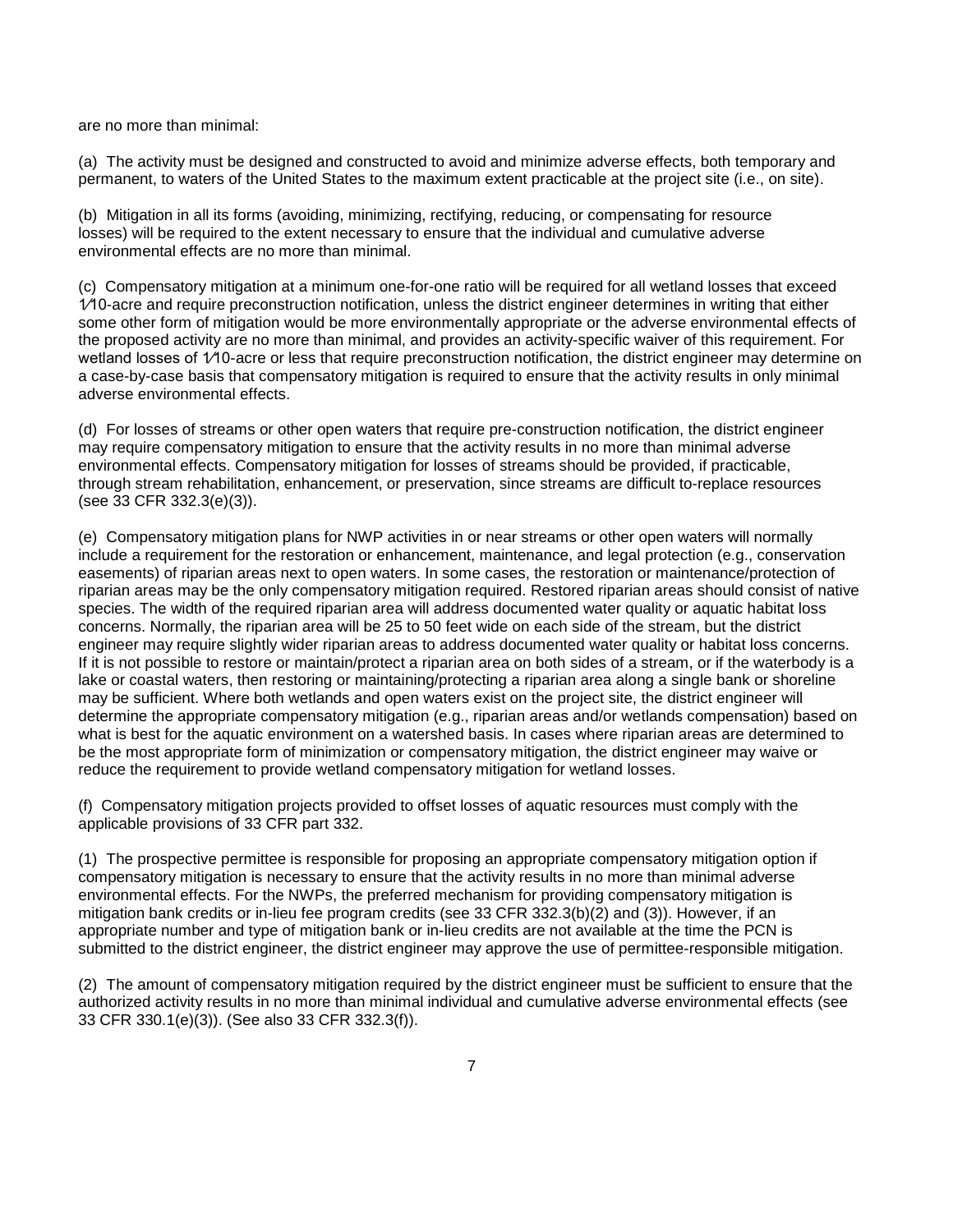(3) Since the likelihood of success is greater and the impacts to potentially valuable uplands are reduced, aquatic resource restoration should be the first compensatory mitigation option considered for permitteeresponsible mitigation.

(4) If permittee-responsible mitigation is the proposed option, the prospective permittee is responsible for submitting a mitigation plan. A conceptual or detailed mitigation plan may be used by the district engineer to make the decision on the NWP verification request, but a final mitigation plan that addresses the applicable requirements of 33 CFR 332.4(c)(2) through (14) must be approved by the district engineer before the permittee begins work in waters of the United States, unless the district engineer determines that prior approval of the final mitigation plan is not practicable or not necessary to ensure timely completion of the required compensatory mitigation (see 33 CFR 332.3(k)(3)).

(5) If mitigation bank or in-lieu fee program credits are the proposed option, the mitigation plan only needs to address the baseline conditions at the impact site and the number of credits to be provided.

(6) Compensatory mitigation requirements (e.g., resource type and amount to be provided as compensatory mitigation, site protection, ecological performance standards, monitoring requirements) may be addressed through conditions added to the NWP authorization, instead of components of a compensatory mitigation plan (see 33 CFR 332.4(c)(1)(ii)).

(g) Compensatory mitigation will not be used to increase the acreage losses allowed by the acreage limits of the NWPs. For example, if an NWP has an acreage limit of  $1/2$ -acre, it cannot be used to authorize any NWP activity resulting in the loss of greater than 1⁄2- acre of waters of the United States, even if compensatory mitigation is provided that replaces or restores some of the lost waters. However, compensatory mitigation can and should be used, as necessary, to ensure that an NWP activity already meeting the established acreage limits also satisfies the no more than minimal impact requirement for the NWPs.

(h) Permittees may propose the use of mitigation banks, in-lieu fee programs, or permittee- responsible mitigation. When developing a compensatory mitigation proposal, the permittee must consider appropriate and practicable options consistent with the framework at 33 CFR 332.3(b). For activities resulting in the loss of marine or estuarine resources, permittee responsible mitigation may be environmentally preferable if there are no mitigation banks or in- lieu fee programs in the area that have marine or estuarine credits available for sale or transfer to the permittee. For permittee responsible mitigation, the special conditions of the NWP verification must clearly indicate the party or parties responsible for the implementation and performance of the compensatory mitigation project, and, if required, its long-term management.

(i) Where certain functions and services of waters of the United States are permanently adversely affected by a regulated activity, such as discharges of dredged or fill material into waters of the United States that will convert a forested or scrub-shrub wetland to a herbaceous wetland in a permanently maintained utility line right-of-way, mitigation may be required to reduce the adverse environmental effects of the activity to the no more than minimal level.

24. **Safety of Impoundment Structures.** To ensure that all impoundment structures are safely designed, the district engineer may require non-Federal applicants to demonstrate that the structures comply with established state dam safety criteria or have been designed by qualified persons. The district engineer may also require documentation that the design has been independently reviewed by similarly qualified persons, and appropriate modifications made to ensure safety.

25. **Water Quality.** Where States and authorized Tribes, or EPA where applicable, have not previously certified compliance of an NWP with CWA section 401, individual 401 Water Quality Certification must be obtained or waived (see 33 CFR 330.4(c)). The district engineer or State or Tribe may require additional water quality management measures to ensure that the authorized activity does not result in more than minimal degradation of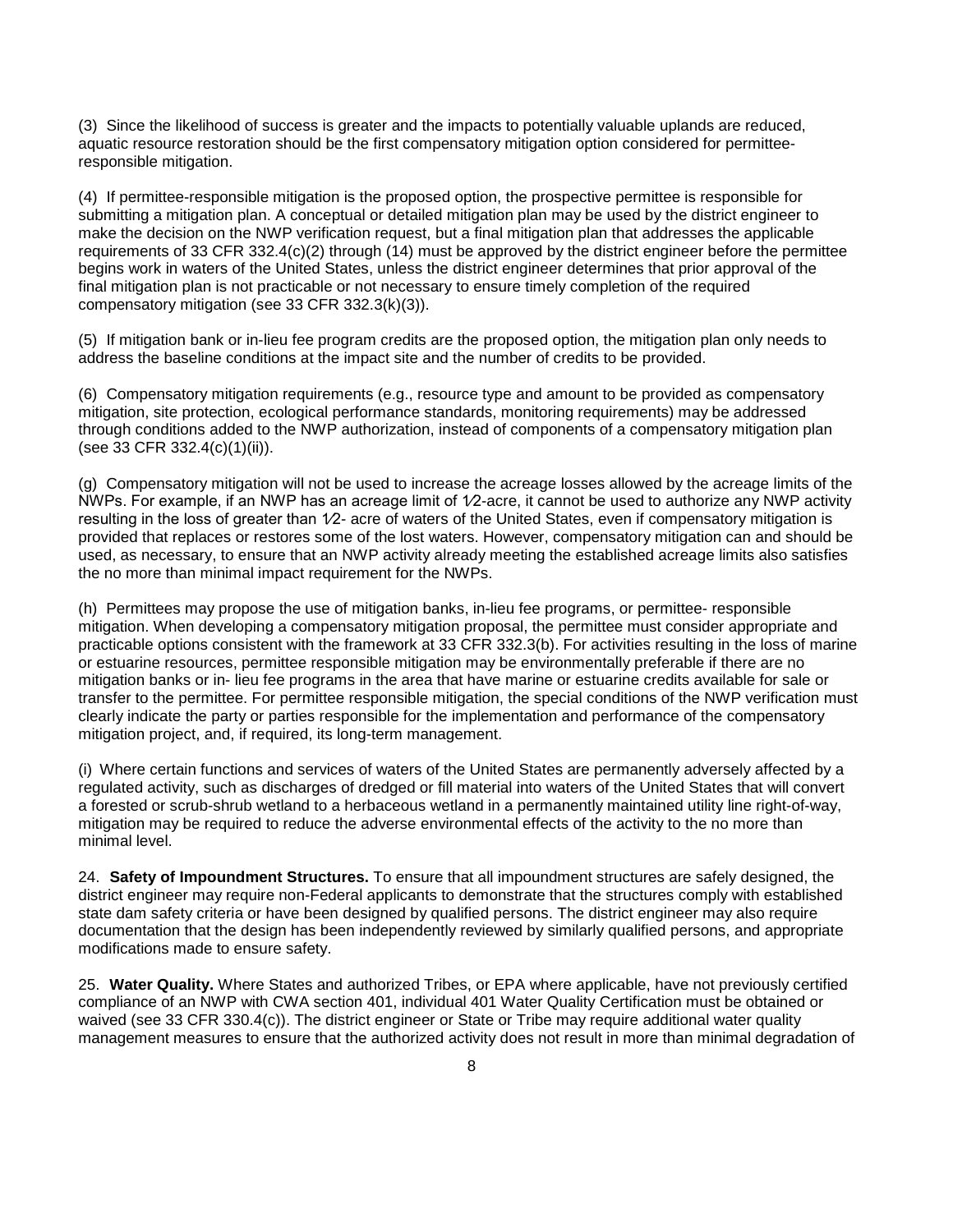water quality.

26. **Coastal Zone Management.** In coastal states where an NWP has not previously received a state coastal zone management consistency concurrence, an individual state coastal zone management consistency concurrence must be obtained, or a presumption of concurrence must occur (see 33 CFR 330.4(d)). The district engineer or a State may require additional measures to ensure that the authorized activity is consistent with state coastal zone management requirements.

27. **Regional and Case-By-Case Conditions.** The activity must comply with any regional conditions that may have been added by the Division Engineer (see 33 CFR 330.4(e)) and with any case specific conditions added by the Corps or by the state, Indian Tribe, or U.S. EPA in its section 401 Water Quality Certification, or by the state in its Coastal Zone Management Act consistency determination.

28. **Use of Multiple Nationwide Permits.** Use of Multiple Nationwide Permits. The use of more than one NWP for a single and complete project is prohibited, except when the acreage loss of waters of the United States authorized by the NWPs does not exceed the acreage limit of the NWP with the highest specified acreage limit. For example, if a road crossing over tidal waters is constructed under NWP 14, with associated bank stabilization authorized by NWP 13, the maximum acreage loss of waters of the United States for the total project cannot exceed 1⁄3- acre.

29. **Transfer of Nationwide Permit Verifications.** If the permittee sells the property associated with a nationwide permit verification, the permittee may transfer the nationwide permit verification to the new owner by submitting a letter to the appropriate Corps district office to validate the transfer. A copy of the nationwide permit verification must be attached to the letter, and the letter must contain the following statement and signature:

"When the structures or work authorized by this nationwide permit are still in existence at the time the property is transferred, the terms and conditions of this nationwide permit, including any special conditions, will continue to be binding on the new owner(s) of the property. To validate the transfer of this nationwide permit and the associated liabilities associated with compliance with its terms and conditions, have the transferee sign and date below."

(Transferee)

(Date)

30. **Compliance Certification.** Each permittee who receives an NWP verification letter from the Corps must provide a signed certification documenting completion of the authorized activity and implementation of any required compensatory mitigation. The success of any required permittee-responsible mitigation, including the achievement of ecological performance standards, will be addressed separately by the district engineer. The Corps will provide the permittee the certification document with the NWP verification letter. The certification document will include:

(a) A statement that the authorized activity was done in accordance with the NWP authorization, including any general, regional, or activity-specific conditions;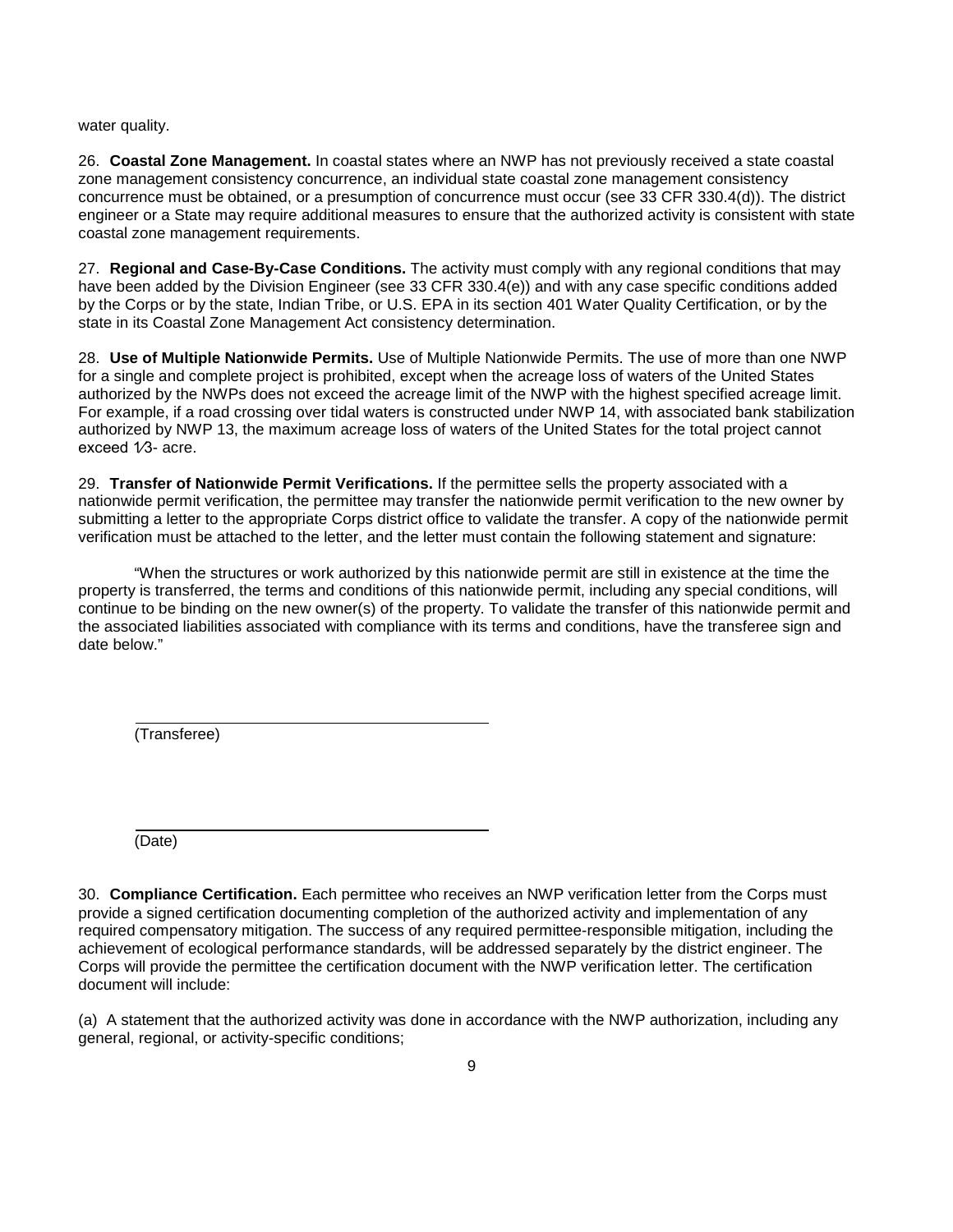(b) A statement that the implementation of any required compensatory mitigation was completed in accordance with the permit conditions. If credits from a mitigation bank or in-lieu fee program are used to satisfy the compensatory mitigation requirements, the certification must include the documentation required by 33 CFR 332.3(l)(3) to confirm that the permittee secured the appropriate number and resource type of credits; and

(c) The signature of the permittee certifying the completion of the activity and mitigation. The completed certification document must be submitted to the district engineer within 30 days of completion of the authorized activity or the implementation of any required compensatory mitigation, whichever occurs later.

31. Activities Affecting Structures or Works Built by the United States. If an NWP activity also requires permission from the Corps pursuant to 33 U.S.C. 408 because it will alter or temporarily or permanently occupy or use a U.S. Army Corps of Engineers (USACE) federally authorized Civil Works project (a ''USACE project''), the prospective permittee must submit a preconstruction notification. See paragraph (b)(10) of general condition 32. An activity that requires section 408 permission is not authorized by NWP until the appropriate Corps office issues the section 408 permission to alter, occupy, or use the USACE project, and the district engineer issues a written NWP verification.

32. **Pre-Construction Notification.** (a) Timing. Where required by the terms of the NWP, the prospective permittee must notify the district engineer by submitting a pre-construction notification (PCN) as early as possible. The district engineer must determine if the PCN is complete within 30 calendar days of the date of receipt and, if the PCN is determined to be incomplete, notify the prospective permittee within that 30 day period to request the additional information necessary to make the PCN complete. The request must specify the information needed to make the PCN complete. As a general rule, district engineers will request additional information necessary to make the PCN complete only once. However, if the prospective permittee does not provide all of the requested information, then the district engineer will notify the prospective permittee that the PCN is still incomplete and the PCN review process will not commence until all of the requested information has been received by the district engineer. The prospective permittee shall not begin the activity until either:

(1) He or she is notified in writing by the district engineer that the activity may proceed under the NWP with any special conditions imposed by the district or division engineer; or

(2) 45 calendar days have passed from the district engineer's receipt of the complete PCN and the prospective permittee has not received written notice from the district or division engineer. However, if the permittee was required to notify the Corps pursuant to general condition 18 that listed species or critical habitat might be affected or are in the vicinity of the activity, or to notify the Corps pursuant to general condition 20 that the activity might have the potential to cause effects to historic properties, the permittee cannot begin the activity until receiving written notification from the Corps that there is ''no effect'' on listed species or ''no potential to cause effects'' on historic properties, or that any consultation required under Section 7 of the Endangered Species Act (see 33 CFR 330.4(f)) and/or section 106 of the National Historic Preservation Act (see 33 CFR 330.4(g)) has been completed. Also, work cannot begin under NWPs 21, 49, or 50 until the permittee has received written approval from the Corps. If the proposed activity requires a written waiver to exceed specified limits of an NWP, the permittee may not begin the activity until the district engineer issues the waiver. If the district or division engineer notifies the permittee in writing that an individual permit is required within 45 calendar days of receipt of a complete PCN, the permittee cannot begin the activity until an individual permit has been obtained. Subsequently, the permittee's right to proceed under the NWP may be modified, suspended, or revoked only in accordance with the procedure set forth in 33 CFR 330.5(d)(2).

(b) Contents of Pre-Construction Notification: The PCN must be in writing and include the following information:

(1) Name, address and telephone numbers of the prospective permittee;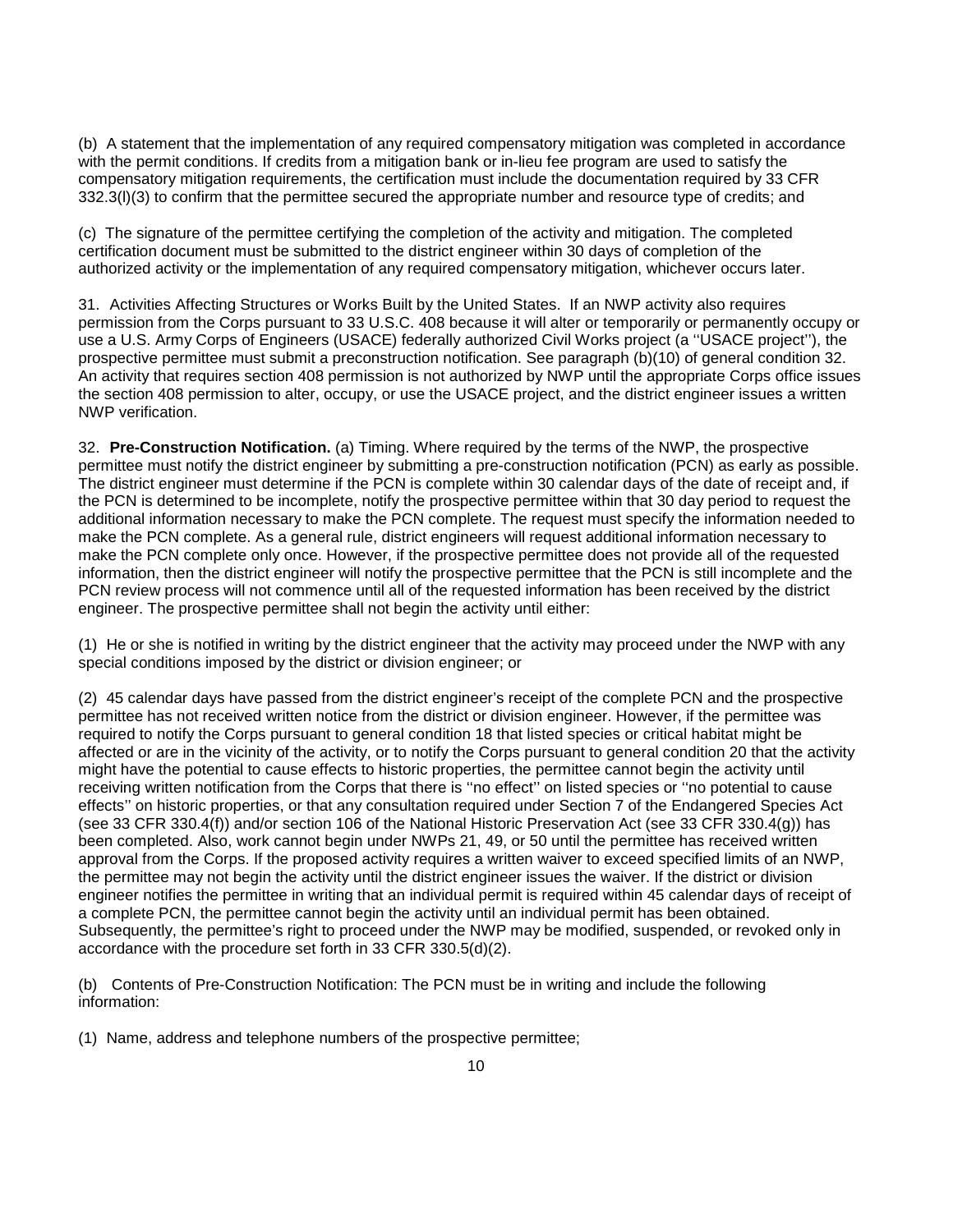(2) Location of the proposed activity;

(3) Identify the specific NWP or NWP(s) the prospective permittee wants to use to authorize the proposed activity;

(4) A description of the proposed activity; the activity's purpose; direct and indirect adverse environmental effects the activity would cause, including the anticipated amount of loss of wetlands, other special aquatic sites, and other waters expected to result from the NWP activity, in acres, linear feet, or other appropriate unit of measure; a description of any proposed mitigation measures intended to reduce the adverse environmental effects caused by the proposed activity; and any other NWP(s), regional general permit(s), or individual permit(s) used or intended to be used to authorize any part of the proposed project or any related activity, including other separate and distant crossings for linear projects that require Department of the Army authorization but do not require preconstruction notification. The description of the proposed activity and any proposed mitigation measures should be sufficiently detailed to allow the district engineer to determine that the adverse environmental effects of the activity will be no more than minimal and to determine the need for compensatory mitigation or other mitigation measures. For single and complete linear projects, the PCN must include the quantity of anticipated losses of wetlands, other special aquatic sites, and other waters for each single and complete crossing of those wetlands, other special aquatic sites, and other waters. Sketches should be provided when necessary to show that the activity complies with the terms of the NWP. (Sketches usually clarify the activity and when provided results in a quicker decision. (Sketches usually clarify the activity and when provided results in a quicker decision. Sketches should contain sufficient detail to provide an illustrative description of the proposed activity (e.g., a conceptual plan), but do not need to be detailed engineering plans);

(5) The PCN must include a delineation of wetlands, other special aquatic sites, and other waters, such as lakes and ponds, and perennial, intermittent, and ephemeral streams, on the project site. Wetland delineations must be prepared in accordance with the current method required by the Corps. The permittee may ask the Corps to delineate the special aquatic sites and other waters on the project site, but there may be a delay if the Corps does the delineation, especially if the project site is large or contains many wetlands, other special aquatic sites, and other waters. Furthermore, the 45 day period will not start until the delineation has been submitted to or completed by the Corps, as appropriate;

(6) If the proposed activity will result in the loss of greater than  $1/10$ -acre of wetlands and a PCN is required, the prospective permittee must submit a statement describing how the mitigation requirement will be satisfied, or explaining why the adverse environmental effects are no more than minimal and why compensatory mitigation should not be required. As an alternative, the prospective permittee may submit a conceptual or detailed mitigation plan.

(7) For non-Federal permittees, if any listed species or designated critical habitat might be affected or is in the vicinity of the activity, or if the activity is located in designated critical habitat, the PCN must include the name(s) of those endangered or threatened species that might be affected by the proposed activity or utilize the designated critical habitat that might be affected by the proposed activity. For NWP activities that require preconstruction notification, Federal permittees must provide documentation demonstrating compliance with the Endangered Species Act;

(8) For non-Federal permittees, if the NWP activity might have the potential to cause effects to a historic property listed on, determined to be eligible for listing on, or potentially eligible for listing on, the National Register of Historic Places, the PCN must state which historic property might have the potential to be affected by the proposed activity or include a vicinity map indicating the location of the historic property. For NWP activities that require pre-construction notification, Federal permittees must provide documentation demonstrating compliance with section 106 of the National Historic Preservation Act;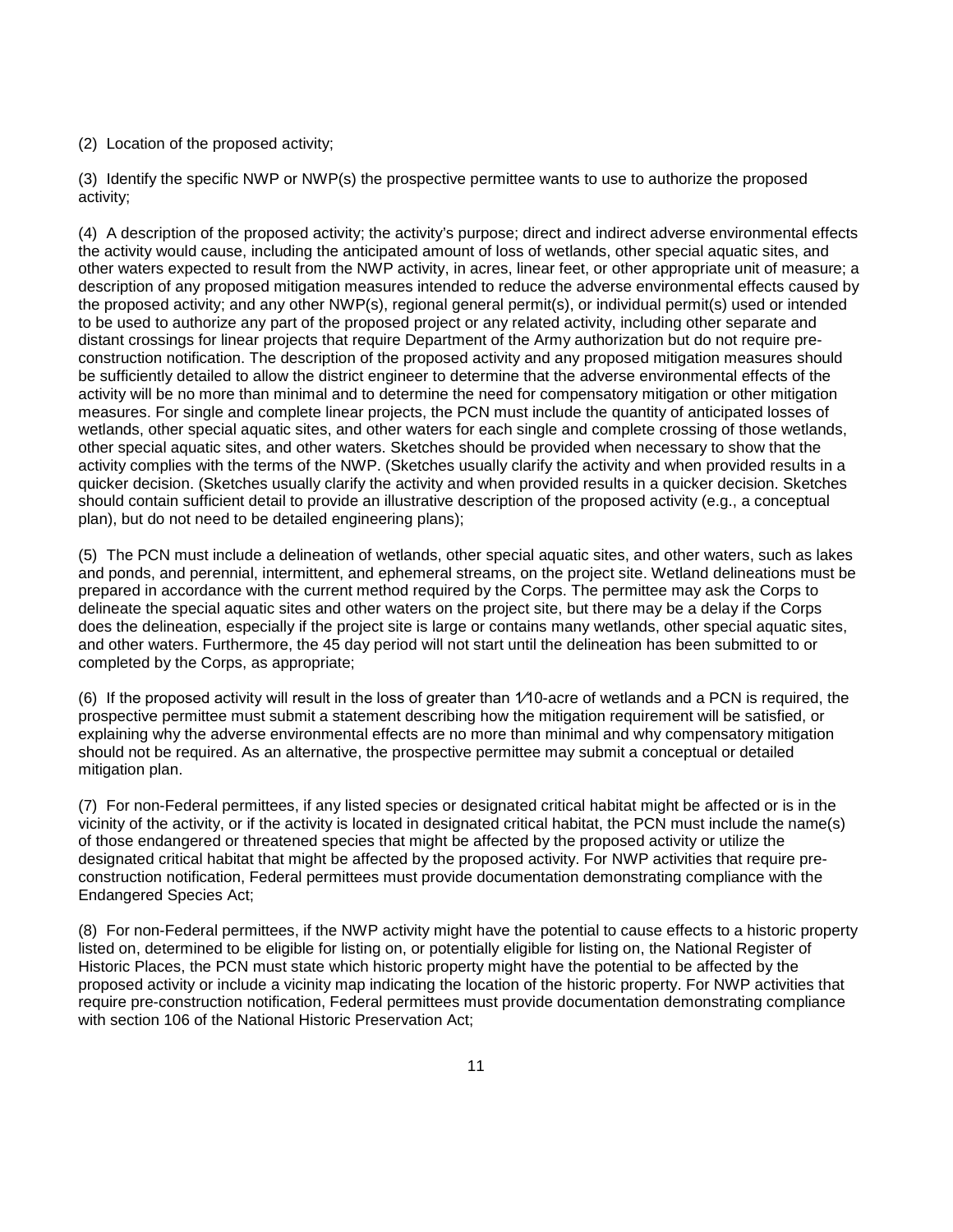(9) For an activity that will occur in a component of the National Wild and Scenic River System, or in a river officially designated by Congress as a ''study river'' for possible inclusion in the system while the river is in an official study status, the PCN must identify the Wild and Scenic River or the ''study river'' (see general condition 16); and

(10) For an activity that requires permission from the Corps pursuant to 33 U.S.C. 408 because it will alter or temporarily or permanently occupy or use a U.S. Army Corps of Engineers federally authorized civil works project, the pre-construction notification must include a statement confirming that the project proponent has submitted a written request for section 408 permission from the Corps office having jurisdiction over that USACE project.

(c) Form of Pre-Construction Notification: The standard individual permit application form (Form ENG 4345) may be used, but the completed application form must clearly indicate that it is an NWP PCN and must include all of the applicable information required in paragraphs (b)(1) through (10) of this general condition. A letter containing the required information may also be used. Applicants may provide electronic files of PCNs and supporting materials if the district engineer has established tools and procedures for electronic submittals.

(d) Agency Coordination: (1) The district engineer will consider any comments from Federal and state agencies concerning the proposed activity's compliance with the terms and conditions of the NWPs and the need for mitigation to reduce the activity's adverse environmental effects so that they are no more than minimal.

(2) Agency coordination is required for: (i) All NWP activities that require pre-construction notification and result in the loss of greater than 1/2-acre of waters of the United States; (ii) NWP 21, 29, 39, 40, 42, 43, 44, 50, 51, and 52 activities that require pre-construction notification and will result in the loss of greater than 300 linear feet of stream bed; (iii) NWP 13 activities in excess of 500 linear feet, fills greater than one cubic yard per running foot, or involve discharges of dredged or fill material into special aquatic sites; and (iv) NWP 54 activities in excess of 500 linear feet, or that extend into the waterbody more than 30 feet from the mean low water line in tidal waters or the ordinary high water mark in the Great Lakes.

(3) When agency coordination is required, the district engineer will immediately provide (e.g., via email, facsimile transmission, overnight mail, or other expeditious manner) a copy of the complete PCN to the appropriate Federal or state offices (FWS, state natural resource or water quality agency, EPA, and, if appropriate, the NMFS). With the exception of NWP 37, these agencies will have 10 calendar days from the date the material is transmitted to notify the district engineer via telephone, facsimile transmission, or email that they intend to provide substantive, site-specific comments. The comments must explain why the agency believes the adverse environmental effects will be more than minimal. If so contacted by an agency, the district engineer will wait an additional 15 calendar days before making a decision on the preconstruction notification. The district engineer will fully consider agency comments received within the specified time frame concerning the proposed activity's compliance with the terms and conditions of the NWPs, including the need for mitigation to ensure the net adverse environmental effects of the proposed activity are no more than minimal. The district engineer will provide no response to the resource agency, except as provided below. The district engineer will indicate in the administrative record associated with each pre-construction notification that the resource agencies' concerns were considered. For NWP 37, the emergency watershed protection and rehabilitation activity may proceed immediately in cases where there is an unacceptable hazard to life or a significant loss of property or economic hardship will occur. The district engineer will consider any comments received to decide whether the NWP 37 authorization should be modified, suspended, or revoked in accordance with the procedures at 33 CFR 330.5.

(4) In cases of where the prospective permittee is not a Federal agency, the district engineer will provide a response to NMFS within 30 calendar days of receipt of any Essential Fish Habitat conservation recommendations, as required by section 305(b)(4)(B) of the Magnuson-Stevens Fishery Conservation and Management Act.

(5) Applicants are encouraged to provide the Corps with either electronic files or multiple copies of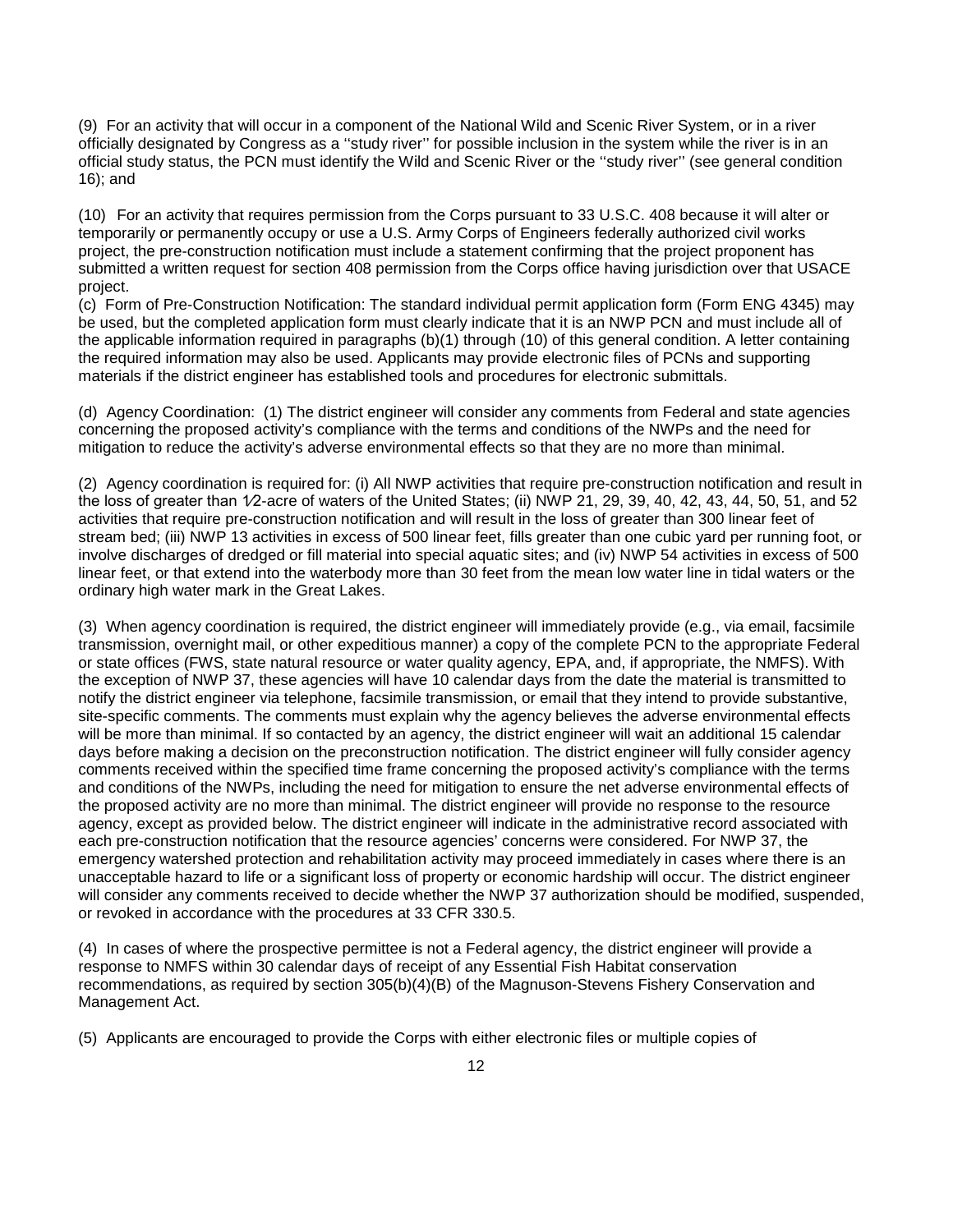preconstruction notifications to expedite agency coordination.

#### **B. District Engineer's Decision.**

1. In reviewing the PCN for the proposed activity, the district engineer will determine whether the activity authorized by the NWP will result in more than minimal individual or cumulative adverse environmental effects or may be contrary to the public interest. If a project proponent requests authorization by a specific NWP, the district engineer should issue the NWP verification for that activity if it meets the terms and conditions of that NWP, unless he or she determines, after considering mitigation, that the proposed activity will result in more than minimal individual and cumulative adverse effects on the aquatic environment and other aspects of the public interest and exercises discretionary authority to require an individual permit for the proposed activity. For a linear project, this determination will include an evaluation of the individual crossings of waters of the United States to determine whether they individually satisfy the terms and conditions of the NWP(s), as well as the cumulative effects caused by all of the crossings authorized by NWP. If an applicant requests a waiver of the 300 linear foot limit on impacts to streams or of an otherwise applicable limit, as provided for in NWPs 13, 21, 29, 36, 39, 40, 42, 43, 44, 50, 51, 52, or 54, the district engineer will only grant the waiver upon a written determination that the NWP activity will result in only minimal individual and cumulative adverse environmental effects. For those NWPs that have a waivable 300 linear foot limit for losses of intermittent and ephemeral stream bed and a  $1/2$ -acre limit (i.e., NWPs 21, 29, 39, 40, 42, 43, 44, 50, 51, and 52), the loss of intermittent and ephemeral stream bed, plus any other losses of jurisdictional waters and wetlands, cannot exceed 1⁄2- acre.

2. When making minimal adverse environmental effects determinations the district engineer will consider the direct and indirect effects caused by the NWP activity. He or she will also consider the cumulative adverse environmental effects caused by activities authorized by NWP and whether those cumulative adverse environmental effects are no more than minimal. The district engineer will also consider site specific factors, such as the environmental setting in the vicinity of the NWP activity, the type of resource that will be affected by the NWP activity, the functions provided by the aquatic resources that will be affected by the NWP activity, the degree or magnitude to which the aquatic resources perform those functions, the extent that aquatic resource functions will be lost as a result of the NWP activity (e.g., partial or complete loss), the duration of the adverse effects (temporary or permanent), the importance of the aquatic resource functions to the region (e.g., watershed or ecoregion), and mitigation required by the district engineer. If an appropriate functional or condition assessment method is available and practicable to use, that assessment method may be used by the district engineer to assist in the minimal adverse environmental effects determination. The district engineer may add case-specific special conditions to the NWP authorization to address site-specific environmental concerns.

3. If the proposed activity requires a PCN and will result in a loss of greater than 1⁄10-acre of wetlands, the prospective permittee should submit a mitigation proposal with the PCN. Applicants may also propose compensatory mitigation for NWP activities with smaller impacts, or for impacts to other types of waters (e.g., streams). The district engineer will consider any proposed compensatory mitigation or other mitigation measures the applicant has included in the proposal in determining whether the net adverse environmental effects of the proposed activity are no more than minimal. The compensatory mitigation proposal may be either conceptual or detailed. If the district engineer determines that the activity complies with the terms and conditions of the NWP and that the adverse environmental effects are no more than minimal, after considering mitigation, the district engineer will notify the permittee and include any activity specific conditions in the NWP verification the district engineer deems necessary. Conditions for compensatory mitigation requirements must comply with the appropriate provisions at 33 CFR 332.3(k). The district engineer must approve the final mitigation plan before the permittee commences work in waters of the United States, unless the district engineer determines that prior approval of the final mitigation plan is not practicable or not necessary to ensure timely completion of the required compensatory mitigation. If the prospective permittee elects to submit a compensatory mitigation plan with the PCN, the district engineer will expeditiously review the proposed compensatory mitigation plan. The district engineer must review the proposed compensatory mitigation plan within 45 calendar days of receiving a complete PCN and determine whether the proposed mitigation would ensure the NWP activity results in no more than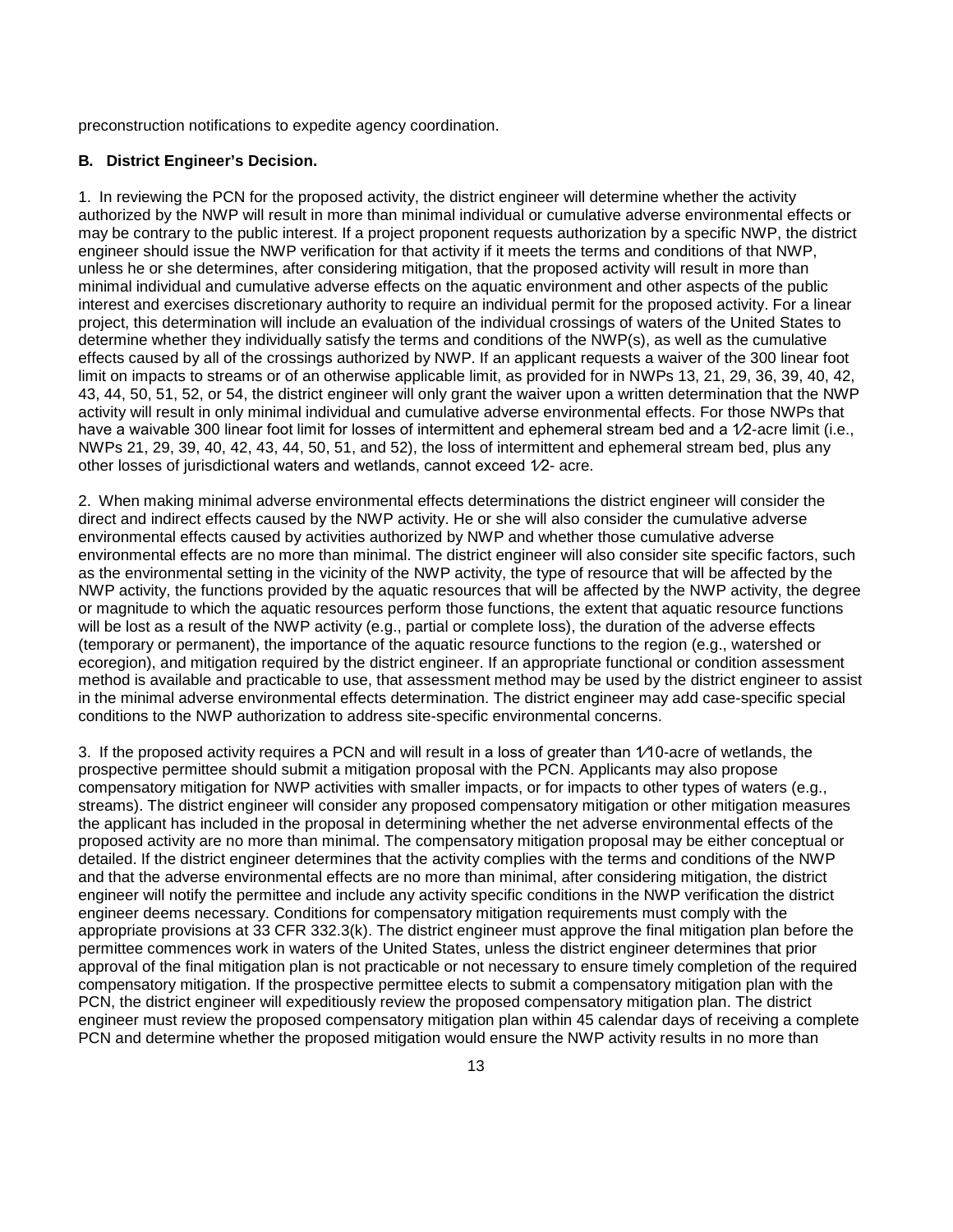minimal adverse environmental effects. If the net adverse environmental effects of the NWP activity (after consideration of the mitigation proposal) are determined by the district engineer to be no more than minimal, the district engineer will provide a timely written response to the applicant. The response will state that the NWP activity can proceed under the terms and conditions of the NWP, including any activity-specific conditions added to the NWP authorization by the district engineer.

4. If the district engineer determines that the adverse environmental effects of the proposed activity are more than minimal, then the district engineer will notify the applicant either: (a) That the activity does not qualify for authorization under the NWP and instruct the applicant on the procedures to seek authorization under an individual permit; (b) that the activity is authorized under the NWP subject to the applicant's submission of a mitigation plan that would reduce the adverse environmental effects so that they are no more than minimal; or (c) that the activity is authorized under the NWP with specific modifications or conditions. Where the district engineer determines that mitigation is required to ensure no more than minimal adverse environmental effects, the activity will be authorized within the 45-day PCN period (unless additional time is required to comply with general conditions 18, 20, and/or 31, or to evaluate PCNs for activities authorized by NWPs 21, 49, and 50), with activity specific conditions that state the mitigation requirements. The authorization will include the necessary conceptual or detailed mitigation plan or a requirement that the applicant submit a mitigation plan that would reduce the adverse environmental effects so that they are no more than minimal. When compensatory mitigation is required, no work in waters of the United States may occur until the district engineer has approved a specific mitigation plan or has determined that prior approval of a final mitigation plan is not practicable or not necessary to ensure timely completion of the required compensatory mitigation.

### **C. Further Information**

1. District Engineers have authority to determine if an activity complies with the terms and conditions of an NWP.

2. NWPs do not obviate the need to obtain other federal, state, or local permits, approvals, or authorizations required by law.

3. NWPs do not grant any property rights or exclusive privileges.

4. NWPs do not authorize any injury to the property or rights of others.

5. NWPs do not authorize interference with any existing or proposed Federal project (see general condition 31).

## **D. Definitions**

**Best management practices (BMPs):** Policies, practices, procedures, or structures implemented to mitigate the adverse environmental effects on surface water quality resulting from development. BMPs are categorized as structural or non-structural.

**Compensatory mitigation:** The restoration (re-establishment or rehabilitation), establishment (creation), enhancement, and/or in certain circumstances preservation of aquatic resources for the purposes of offsetting unavoidable adverse impacts which remain after all appropriate and practicable avoidance and minimization has been achieved.

**Currently serviceable:** Useable as is or with some maintenance, but not so degraded as to essentially require reconstruction.

**Direct effects:** Effects that are caused by the activity and occur at the same time and place.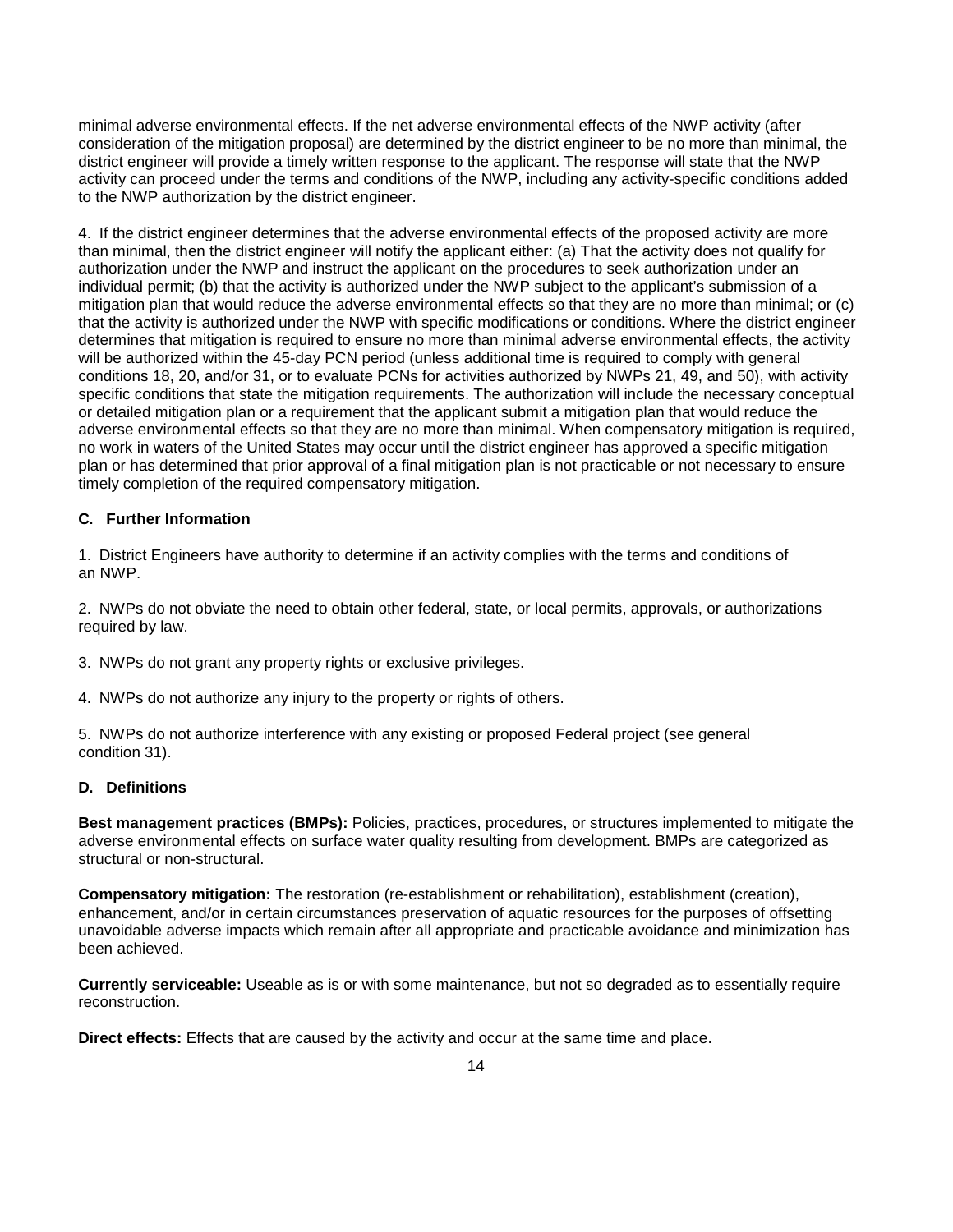**Discharge:** The term ''discharge'' means any discharge of dredged or fill material into waters of the United States.

**Ecological reference:** A model used to plan and design an aquatic habitat and riparian area restoration, enhancement, or establishment activity under NWP 27. An ecological reference may be based on the structure, functions, and dynamics of an aquatic habitat type or a riparian area type that currently exists in the region where the proposed NWP 27 activity is located. Alternatively, an ecological reference may be based on a conceptual model for the aquatic habitat type or riparian area type to be restored, enhanced, or established as a result of the proposed NWP 27 activity. An ecological reference takes into account the range of variation of the aquatic habitat type or riparian area type in the region.

**Enhancement:** The manipulation of the physical, chemical, or biological characteristics of an aquatic resource to heighten, intensify, or improve a specific aquatic resource function(s). Enhancement results in the gain of selected aquatic resource function(s), but may also lead to a decline in other aquatic resource function(s). Enhancement does not result in a gain in aquatic resource area.

**Ephemeral stream:** An ephemeral stream has flowing water only during, and for a short duration after, precipitation events in a typical year. Ephemeral stream beds are located above the water table year-round. Groundwater is not a source of water for the stream. Runoff from rainfall is the primary source of water for stream flow.

**Establishment (creation):** The manipulation of the physical, chemical, or biological characteristics present to develop an aquatic resource that did not previously exist at an upland site. Establishment results in a gain in aquatic resource area.

**High Tide Line:** The line of intersection of the land with the water's surface at the maximum height reached by a rising tide. The high tide line may be determined, in the absence of actual data, by a line of oil or scum along shore objects, a more or less continuous deposit of fine shell or debris on the foreshore or berm, other physical markings or characteristics, vegetation lines, tidal gages, or other suitable means that delineate the general height reached by a rising tide. The line encompasses spring high tides and other high tides that occur with periodic frequency but does not include storm surges in which there is a departure from the normal or predicted reach of the tide due to the piling up of water against a coast by strong winds such as those accompanying a hurricane or other intense storm.

**Historic Property:** Any prehistoric or historic district, site (including archaeological site), building, structure, or other object included in, or eligible for inclusion in, the National Register of Historic Places maintained by the Secretary of the Interior. This term includes artifacts, records, and remains that are related to and located within such properties. The term includes properties of traditional religious and cultural importance to an Indian tribe or Native Hawaiian organization and that meet the National Register criteria (36 CFR part 60).

**Independent utility:** A test to determine what constitutes a single and complete non-linear project in the Corps Regulatory Program. A project is considered to have independent utility if it would be constructed absent the construction of other projects in the project area. Portions of a multi-phase project that depend upon other phases of the project do not have independent utility. Phases of a project that would be constructed even if the other phases were not built can be considered as separate single and complete projects with independent utility.

**Indirect effects:** Effects that are caused by the activity and are later in time or farther removed in distance, but are still reasonably foreseeable.

**Intermittent stream:** An intermittent stream has flowing water during certain times of the year, when groundwater provides water for stream flow. During dry periods, intermittent streams may not have flowing water. Runoff from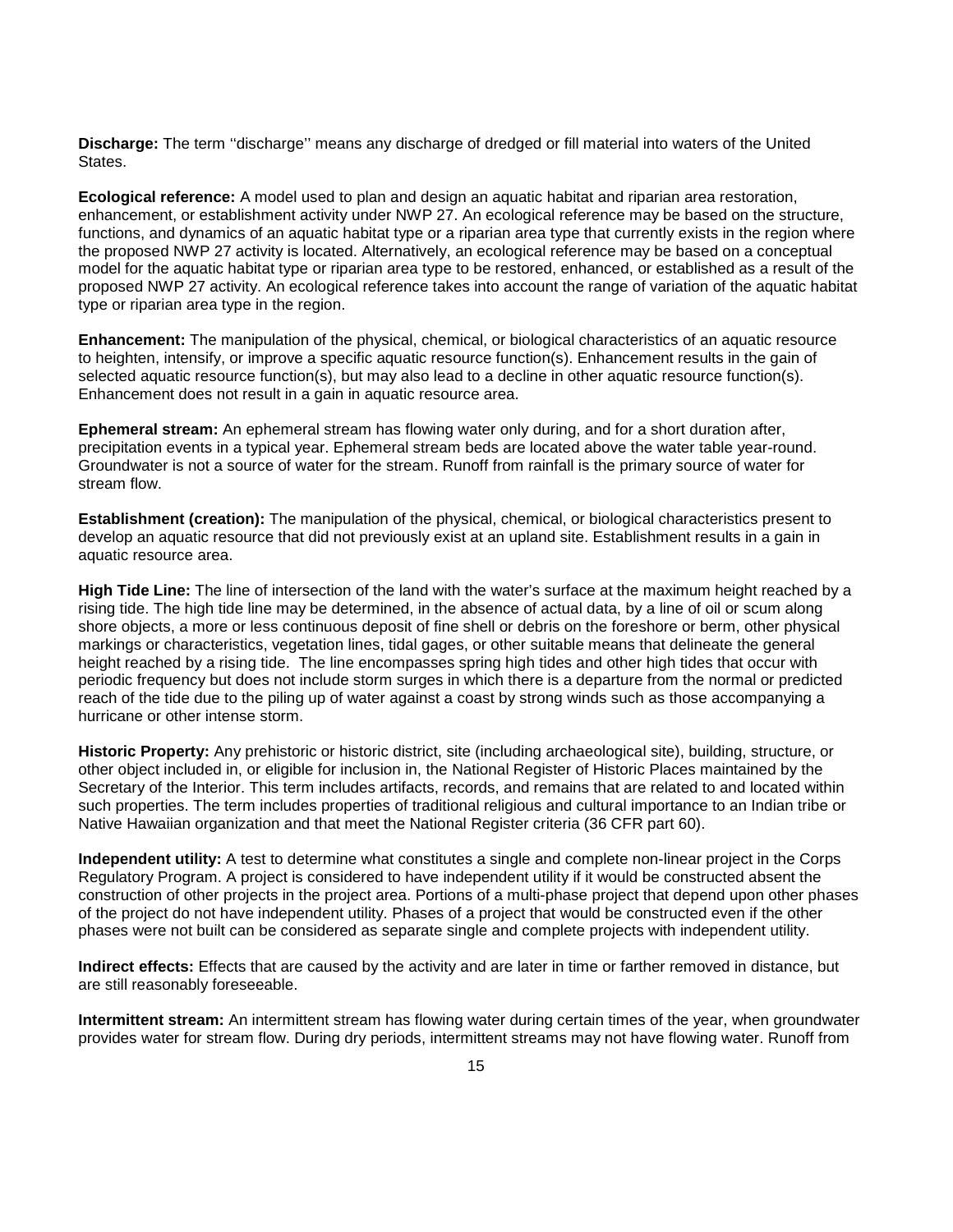rainfall is a supplemental source of water for stream flow.

**Loss of waters of the United States:** Waters of the United States that are permanently adversely affected by filling, flooding, excavation, or drainage because of the regulated activity. Permanent adverse effects include permanent discharges of dredged or fill material that change an aquatic area to dry land, increase the bottom elevation of a waterbody, or change the use of a waterbody. The acreage of loss of waters of the United States is a threshold measurement of the impact to jurisdictional waters for determining whether a project may qualify for an NWP; it is not a net threshold that is calculated after considering compensatory mitigation that may be used to offset losses of aquatic functions and services. The loss of stream bed includes the acres or linear feet of stream bed that are filled or excavated as a result of the regulated activity. Waters of the United States temporarily filled, flooded, excavated, or drained, but restored to pre-construction contours and elevations after construction, are not included in the measurement of loss of waters of the United States. Impacts resulting from activities that do not require Department of the Army authorization, such as activities eligible for exemptions under section 404(f) of the Clean Water Act, are not considered when calculating the loss of waters of the United States.

**Navigable waters:** Waters subject to section 10 of the Rivers and Harbors Act of 1899. These waters are defined at 33 CFR part 329.

**Non-tidal wetland:** A non-tidal wetland is a wetland that is not subject to the ebb and flow of tidal waters. Nontidal wetlands contiguous to tidal waters are located landward of the high tide line (i.e., spring high tide line).

**Open water:** For purposes of the NWPs, an open water is any area that in a year with normal patterns of precipitation has water flowing or standing above ground to the extent that an ordinary high water mark can be determined. Aquatic vegetation within the area of flowing or standing water is either non-emergent, sparse, or absent. Vegetated shallows are considered to be open waters. Examples of ''open waters'' include rivers, streams, lakes, and ponds.

**Ordinary High Water Mark:** An ordinary high water mark is a line on the shore established by the fluctuations of water and indicated by physical characteristics, or by other appropriate means that consider the characteristics of the surrounding areas.

**Perennial stream:** A perennial stream has flowing water year-round during a typical year. The water table is located above the stream bed for most of the year. Groundwater is the primary source of water for stream flow. Runoff from rainfall is a supplemental source of water for stream flow.

**Practicable:** Available and capable of being done after taking into consideration cost, existing technology, and logistics in light of overall project purposes.

**Pre-construction notification:** A request submitted by the project proponent to the Corps for confirmation that a particular activity is authorized by nationwide permit. The request may be a permit application, letter, or similar document that includes information about the proposed work and its anticipated environmental effects. Preconstruction notification may be required by the terms and conditions of a nationwide permit, or by regional conditions. A pre-construction notification may be voluntarily submitted in cases where preconstruction notification is not required and the project proponent wants confirmation that the activity is authorized by nationwide permit.

**Preservation:** The removal of a threat to, or preventing the decline of, aquatic resources by an action in or near those aquatic resources. This term includes activities commonly associated with the protection and maintenance of aquatic resources through the implementation of appropriate legal and physical mechanisms. Preservation does not result in a gain of aquatic resource area or functions.

**Protected tribal resources:** Those natural resources and properties of traditional or customary religious or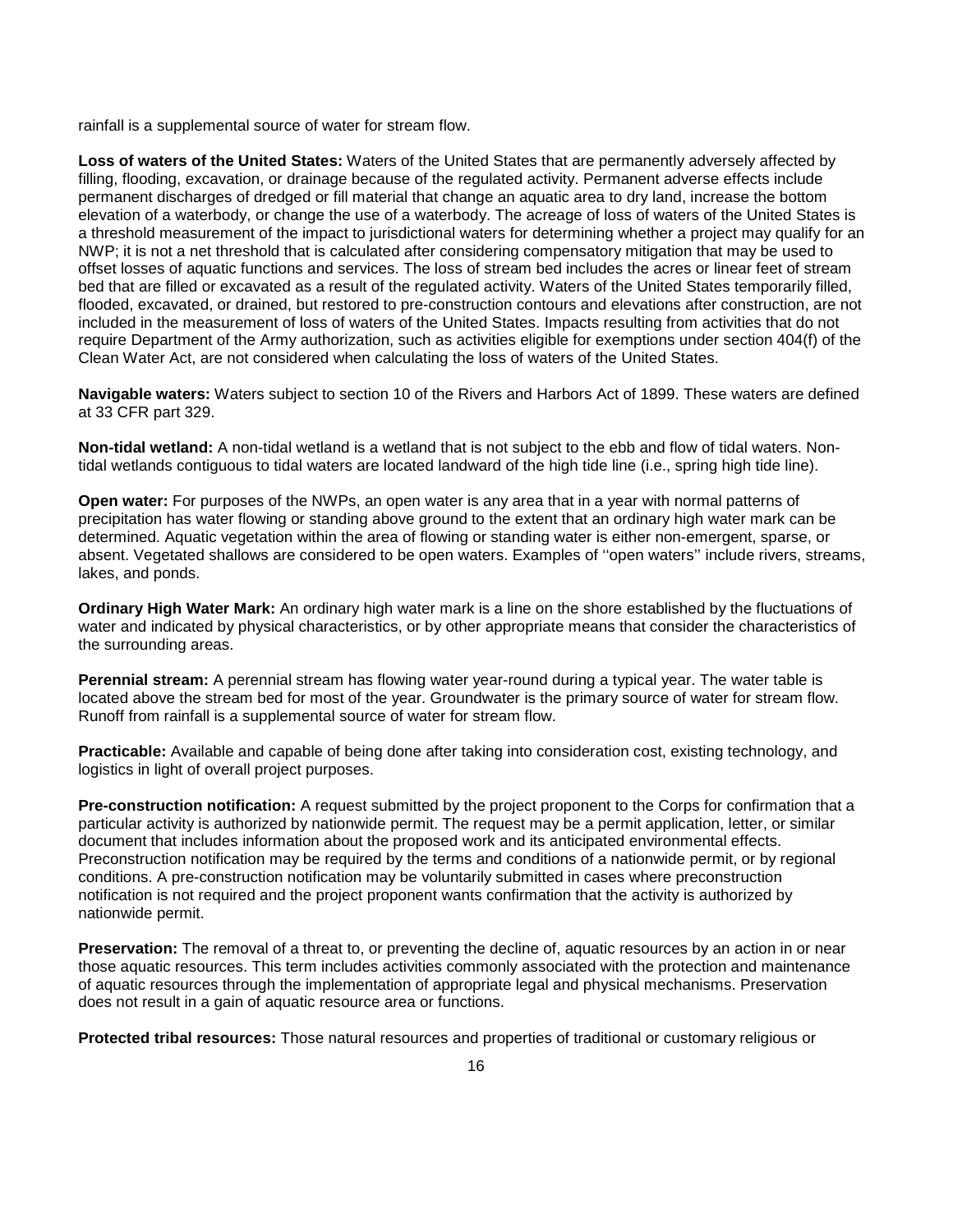cultural importance, either on or off Indian lands, retained by, or reserved by or for, Indian tribes through treaties, statutes, judicial decisions, or executive orders, including tribal trust resources.

**Re-establishment:** The manipulation of the physical, chemical, or biological characteristics of a site with the goal of returning natural/historic functions to a former aquatic resource. Reestablishment results in rebuilding a former aquatic resource and results in a gain in aquatic resource area and functions.

**Rehabilitation:** The manipulation of the physical, chemical, or biological characteristics of a site with the goal of repairing natural/historic functions to a degraded aquatic resource. Rehabilitation results in a gain in aquatic resource function, but does not result in a gain in aquatic resource area.

**Restoration:** The manipulation of the physical, chemical, or biological characteristics of a site with the goal of returning natural/historic functions to a former or degraded aquatic resource. For the purpose of tracking net gains in aquatic resource area, restoration is divided into two categories: Reestablishment and rehabilitation.

**Riffle and pool complex:** Riffle and pool complexes are special aquatic sites under the 404(b)(1) Guidelines. Riffle and pool complexes sometimes characterize steep gradient sections of streams. Such stream sections are recognizable by their hydraulic characteristics. The rapid movement of water over a course substrate in riffles results in a rough flow, a turbulent surface, and high dissolved oxygen levels in the water. Pools are deeper areas associated with riffles. A slower stream velocity, a streaming flow, a smooth surface, and a finer substrate characterize pools.

**Riparian areas:** Riparian areas are lands next to streams, lakes, and estuarine-marine shorelines. Riparian areas are transitional between terrestrial and aquatic ecosystems, through which surface and subsurface hydrology connects riverine, lacustrine, estuarine, and marine waters with their adjacent wetlands, non-wetland waters, or uplands. Riparian areas provide a variety of ecological functions and services and help improve or maintain local water quality. (See general condition 23.)

**Shellfish seeding:** The placement of shellfish seed and/or suitable substrate to increase shellfish production. Shellfish seed consists of immature individual shellfish or individual shellfish attached to shells or shell fragments (i.e., spat on shell). Suitable substrate may consist of shellfish shells, shell fragments, or other appropriate materials placed into waters for shellfish habitat.

**Single and complete linear project:** A linear project is a project constructed for the purpose of getting people, goods, or services from a point of origin to a terminal point, which often involves multiple crossings of one or more waterbodies at separate and distant locations. The term ''single and complete project'' is defined as that portion of the total linear project proposed or accomplished by one owner/developer or partnership or other association of owners/developers that includes all crossings of a single water of the United States (i.e., a single waterbody) at a specific location. For linear projects crossing a single or multiple waterbodies several times at separate and distant locations, each crossing is considered a single and complete project for purposes of NWP authorization. However, individual channels in a braided stream or river, or individual arms of a large, irregularly shaped wetland or lake, etc., are not separate waterbodies, and crossings of such features cannot be considered separately.

**Single and complete non-linear project:** For non-linear projects, the term ''single and complete project'' is defined at 33 CFR 330.2(i) as the total project proposed or accomplished by one owner/developer or partnership or other association of owners/developers. A single and complete non-linear project must have independent utility (see definition of ''independent utility''). Single and complete non-linear projects may not be ''piecemealed'' to avoid the limits in an NWP authorization. Stormwater management: Stormwater management is the mechanism for controlling stormwater runoff for the purposes of reducing downstream erosion, water quality degradation, and flooding and mitigating the adverse effects of changes in land use on the aquatic environment.